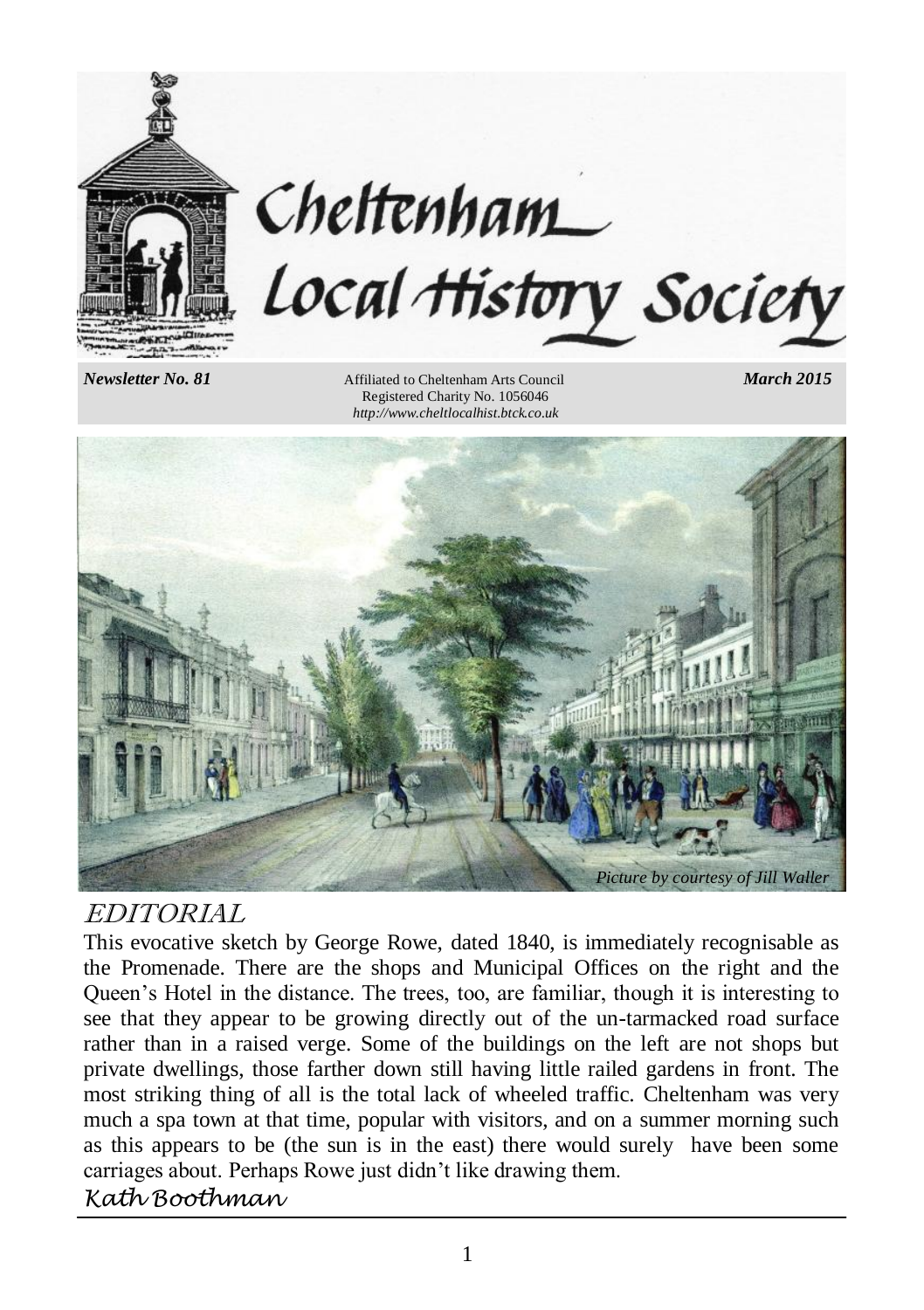For CONTENTS please see the back cover.

# ANNUAL GENERAL MEETING

The Society's Annual General Meeting will be held on Tuesday 19th May in the Council Chamber, Municipal Offices, Promenade, Cheltenham at 7.30 pm prompt. (SEE AGENDA AND PREVIOUS AGM MINUTES ENCLOSED WITH THIS NEWSLETTER—**please bring these papers with you to the meeting**). The Mayor, as President of the Society, will chair the meeting and give a short address.

### Election of Officers and Committee 2015-16

Officers and committee members (as listed in the 2014 AGM Minutes) will resign in accordance with the Society's constitution, although they can be re-elected if they so wish. Nominations are invited for Chairman, Secretary and Treasurer and for committee members. If you would like to nominate someone or be nominated yourself, either for one of these posts or as a committee member, please contact the Secretary Chris Conoley (e-mail chris.conoley@btopenworld.com or phone 01452 700428) for a nomination form.

After the AGM business is concluded there will be an illustrated talk by **John Putley** entitled **Blood, Guts and a Little off the Top!**

# SUMMER VISITS

You are invited to take part in the following visits with the Society. **IN ALL CASES PLEASE COMPLETE AND RETURN THE SLIP ENCLOSED WITH THIS NEWSLETTER WITH YOUR PAYMENT AND A STAMPED ADDRESSED ENVELOPE. There will be a priority booking period for members only until 11th April and, as places are limited on these visits, you are advised to book early to be sure of getting a place**. If you wish to bring a non-member as a guest, please indicate this on the slip when booking your own place. If there is any availability after 11th April, places will be offered to nonmembers in order of application. **If you find that you cannot attend a visit for which you have booked, please inform Sue Brown (01242 231837) or another committee member of your cancellation, so that someone else may have the opportunity to take your place.** If you don't let us know that you cannot attend, we shall expect you to pay the cost.

### *Friday 26th June leaving at 9.30 am from Royal Well, returning at 4.30 pm* **RODMARTON MANOR and CHALFORD & SELSLEY CHURCHES**

The day starts with a morning visit to the 'epitome of the ideals of the Cotswold Arts and Crafts movement', Rodmarton Manor. There will be tours of the house and its 'outdoor roomed' garden, both designed by Ernest Barnsley in the early 20th century, with later contributions from his brother Sidney and from Norman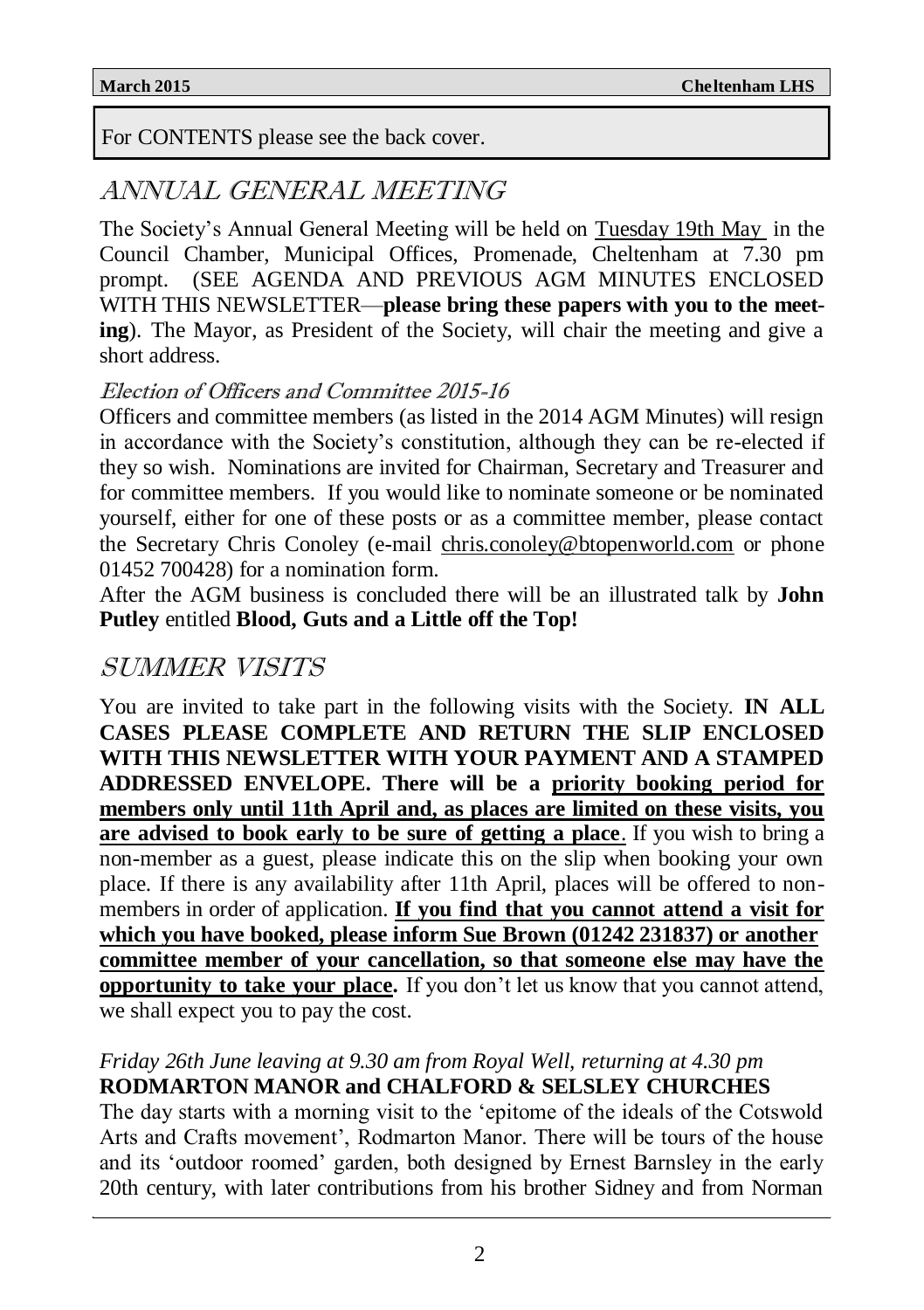Jewson, who designed the chapel. The house is constructed entirely of local materials and all the fittings were handworked by local craftsmen. The afternoon will be spent visiting two churches in the area with strong Arts and Crafts connections. Christ Church at Chalford has a wide range of Arts and Crafts furnishings including work by Jewson, Barnsley and Waals. All Saints at Selsley



Rodmarton Manor

is a mid-19th centurychurch by Bodley in the French Early Gothic style. Its Arts and Crafts connection lies in its glorious stained glass, designed by Philip Webb and executed by William Morris and associates (including Burne-Jones, Rossetti and Ford Madox Brown).

### *Wednesday 15th July at 6.00 pm and Wednesday 22nd July at 6.00 pm* **South Cheltenham Heritage Walk**

David Elder will lead a walk covering the southern part of the town starting at the Town Hall at 6.00 pm and finishing at the Beehive pub in Montpellier Villas at about 7.30 p.m. The walk will draw on material from the thematic walks included in his book *Cheltenham Heritage Walks*.

### *Wednesday 19th August at 6.30 pm*

### **Hidden Tewkesbury**

This two-hour walk, led by John Dixon, is aimed at people who like walking and who are curious to know the history of Tewkesbury beyond the usual tourist attractions. It is vital to look upwards and behind! Thus we shall explore the alleys and you will understand why they exist, we shall visit industrial Tewkesbury (1780-1870) and we could even find the vestiges of the **second railway station,** which afforded a link from Ashchurch to Malvern (1864-1962).

### *Wednesday 26th August at 6.30 pm*

### **Tewkesbury's Treasures**

This one-hour itinerary, also led by John Dixon, is for people who find walking a little more challenging but still want to know more about the history of the town's historic buildings. It is vital to look upwards and behind! If you prove discerning, you will be shown the vestiges of Tewkesbury's **first railway station,** which was (from 1840-1929) next only to St Pancras Station in its Gothic beauty!

**Both walks** will start at the **southbound bus stop in The Crescent** (outside the Abbey eastern gates); car parking in the nearby (less than 5 minutes' walk away) **Vineyards car park** is free after 17.30 pm. Both walks will end at a pub or restaurant where you can enjoy a drink or a meal. The 41 bus for Cheltenham leaves Tewkesbury at 22 minutes past the hour every hour until 11.22 pm.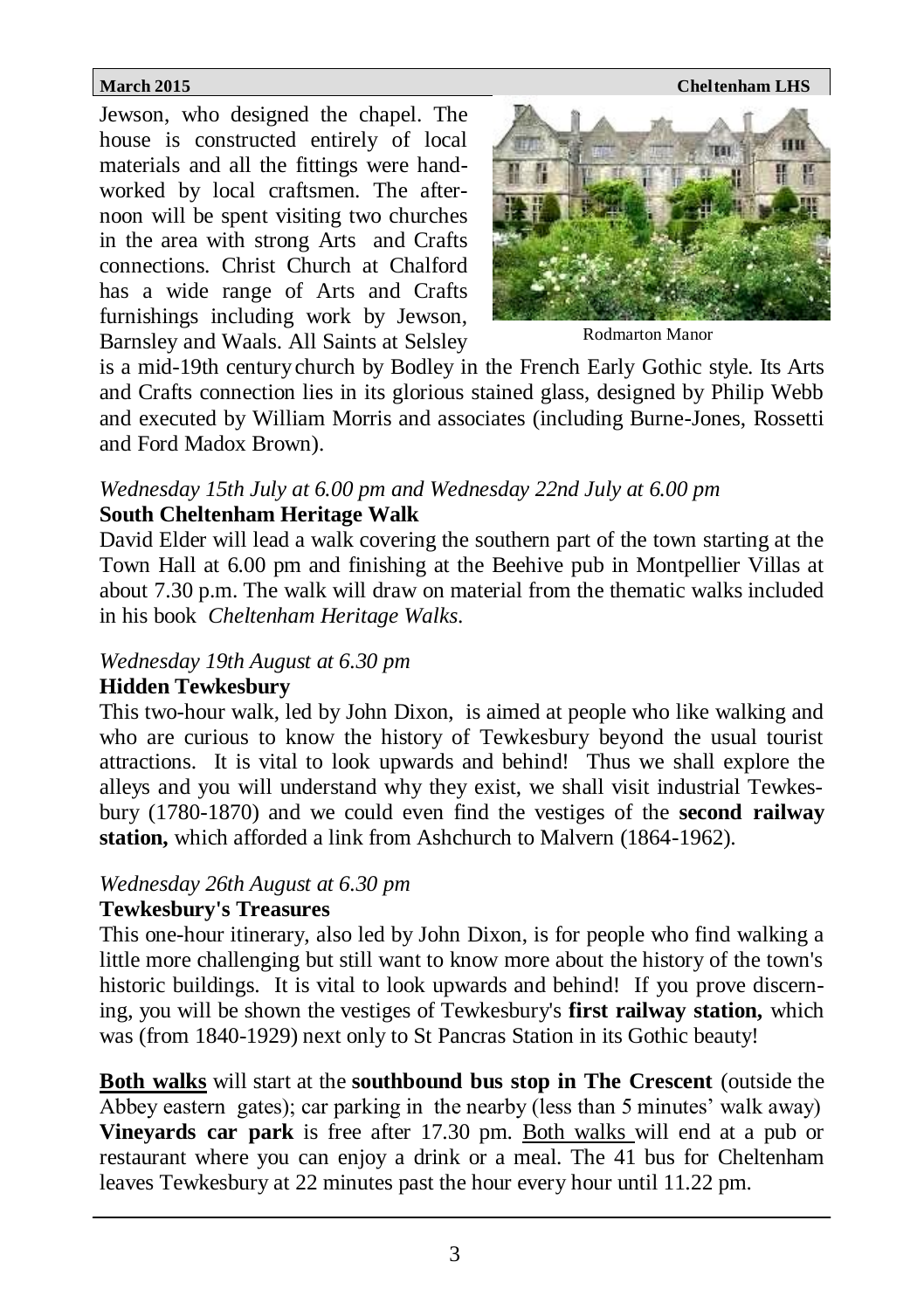**Paul Barnett—Port to Port: the Sharpness Canal**<br>Tuggday 15th March 2016 EVENING LECTURE PROGRAMME 2015-16 Meetings start at 7.30 pm in the Council Chamber, Municipal Offices, Promenade *Tuesday 15th September:* **Nick Humphris—Chedworth Roman Villa** *Tuesday 20th October:* **John Loosley—Childhood Employment in Gloucestershire** *Tuesday 17th November:* **Ray Wilson—The Mills of the River Chelt** *Tuesday 8th December:* **Ian Hollingsbee—Inside the Wire: the Prisoner of War Camps and Hostels of Gloucestershire 1939-48** *Tuesday 26th January 2016:* **Research and Display Evening** *Tuesday 16th February 2016: Tuesday 15th March 2016:* **Lionel Waldron—The Cotswold House**  *Tuesday 19th April 2016:* **Tony Conder—Gloucester's Railways, Then and Now** *Tuesday 17th May 2016:* **AGM** followed by **Gwilym Davies—Folk Music of Gloucestershire**

# MORNING LECTURES 2015-16

Morning lectures will take place at St Luke's Hall, St Luke's Place, Cheltenham. A donation of £1.00 from all those attending these lectures is appreciated. Tea/ coffee and biscuits are served (no charge) from 10.00 am. Lectures start at 10.30 am. All welcome. Parking at the Hall is for disabled only—please contact Chris

Conoley (01452 700428) beforehand if you wish to reserve a space.

*Tuesday 6th October:* **Geoff Newsom/Caroline Meller— A Historical Tour of Gotherington**

*Tuesday 5th April 2016:*

**Hugh Torrens— The Forgotten Story of the Cotswold Stone Pipe Company, which tried but failed to provide Clean Water to the Cities of London, Dublin and Manchester between 1805 and 1815**

Reminder...

# **MORNING LECTURE**

*Tuesday 14th April, 10.00 am for 10.30 am at St Luke's Church Hall, St Luke's Place, Cheltenham*

**Joanna Vials—The Indefatigable Mr Cotham: Pioneering Priest who built St Gregory's**

*The 2015 CLHS Journal will be available for collection at this meeting.*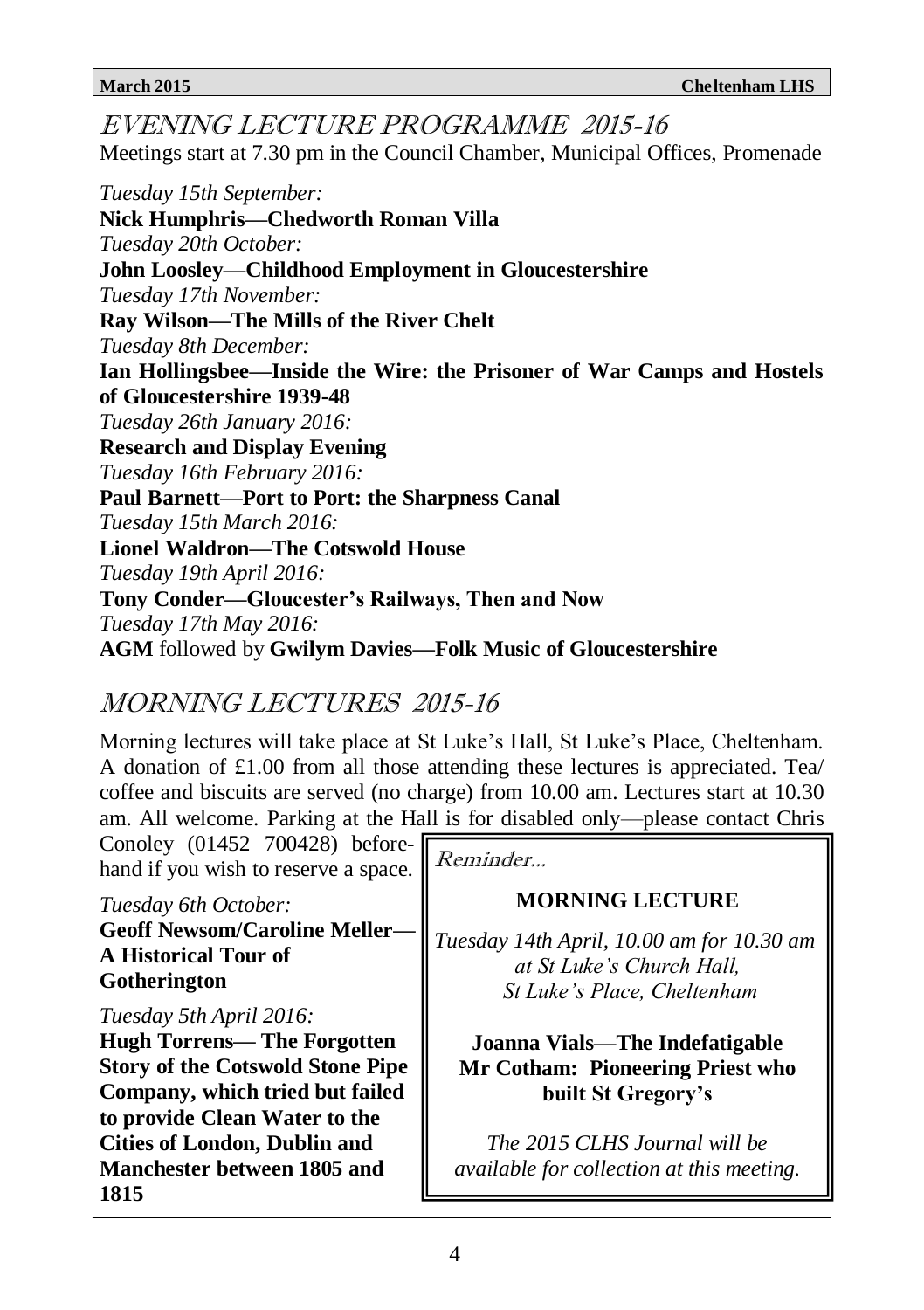# FOR YOUR DIARY

### **Leckhampton Local History Society**

www.llhs.org.uk Meetings are held at St Philip's and St James' Church House, Painswick Road, Cheltenham at 8.00 pm. Admission £1 for visitors.

*Thursday 19th March:* **Chris Wesley—St Peter's Churchyard VC Winners** *Thursday 16th April:* **Michael Cuttell—Ullenwood Court, US Military Hospital** *Thursday 21st May:* **Amy Woolacott—The Cotswold Hunt & Local Smithies**

### **Prestbury Local History Society**

www. prestburyhistory.btck.co.uk Meetings are held at Prestbury Women's Institute Hall (corner of Bouncer's Lane/Prestbury Road), starting at 7.30 pm. Non-members pay £2.

*Monday 23rd March:*

**Val Porter - The W.I. in Prestbury.**

*Monday 27th April:*

**Roger Beacham – Launch of 'Prestbury A Walk through Time'.** *Monday 18th May at the United Reformed Church:* **Fiona Hall – Prestbury United Reformed Church**

### **Gotherington and Area Local History Society**

Meetings are held in Gotherington Village Hall, starting at 8.00 pm. Visitors are welcome, £2 per meeting.

*Tuesday 24th March:*

**Heather Dawson—An Introduction to the Grave of Mrs Getty** *Tuesday 28th April:* **Philip Moss—Gloucester Castle and Prison** *Tuesday 26th May:* **Geoff North—Cheltenham's Ornamental Ironwork**

### **Charlton Kings Local History Society**

www.charltonkings.org.uk All meetings are held at the Baptist Church, Church Street, starting at 7.30 pm. *Tuesday 24th March:* **Carolyn Greet—Charles Hale, Musician and Town Surveyor** *Tuesday 28th April:* **Angela Applegate—Gustav Holst and the Holst Museum**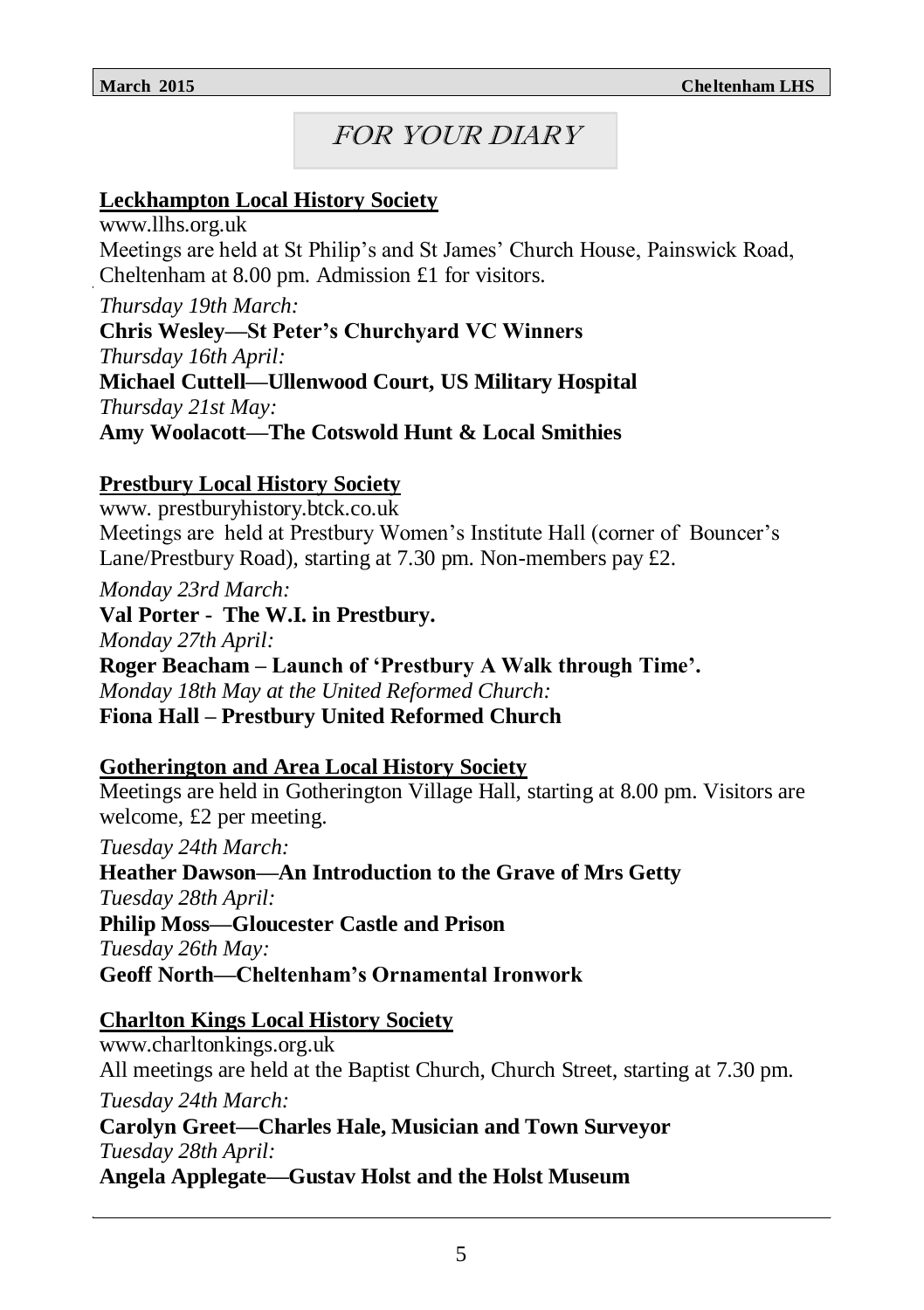### **Churchdown Local History Society**

Meetings are held at the Community Centre, Parton Road, Churchdown, starting at 7.30 pm. Non-members pay £2.

*Thursday 9th April:*

**Tim Marrs—Prefabs, Postwar Palaces for the People**

# **Swindon Village Society**

Meetings are held at Swindon Village Hall at 7.30 pm. Non-members pay £1.

*Wednesday 18th March:*

**Geoff North—Cheltenham's First World War VAD Hospitals**

*Saturday 11th April, starting from Village Hall car park at 9.30 am:*

**Annual Bird and Nature Walk** 

*Wednesday 20th May:*

**Gordon Ottewell—Laurie Lee: a talk with readings**

*Wednesday 17th June, starting from Village Hall car park at 7.00 pm:* **Annual Garden Visit (destination tba)**

# **Cotswold Archaeology Mick Aston Lecture**

*Wednesday 18th March at 7.30 pm at the Bingham Hall, King Street, Cirencester*

# **Tim Darvill, Chairman and Neil Holbrook, Chief Executive**

# **GRISMOND'S TOWER AND CIRENCESTER'S WESTERN ROMAN CEMETERIES**

Our former trustee Mick Aston died in 2013. Mick was well known for his passion for the past and his utter dedication to taking archaeology out to the people and communicating his heart-felt excitement (he said once that he suffered from incurable enthusiasm!). In order to remember Mick we have decided that henceforth our Annual Lecture in Cirencester will be known as the Cotswold Archaeology Mick Aston Lecture. **Entry is free.**

# **Ideas Needed!**

The Society will as usual be taking part in the GLHA Local History Day at Pate's Grammar School on October 24th. The theme this year is to be 'Immigration and Emigration', and the Committee feels we should decide in good time how we wish to approach it. Should we focus on resettlement to and from other countries, such as Australia or Canada, or should we consider movement of people within the UK or even just to and from other parts of the county? All suggestions are welcome: please contact the Chairman David Scriven or any committee member.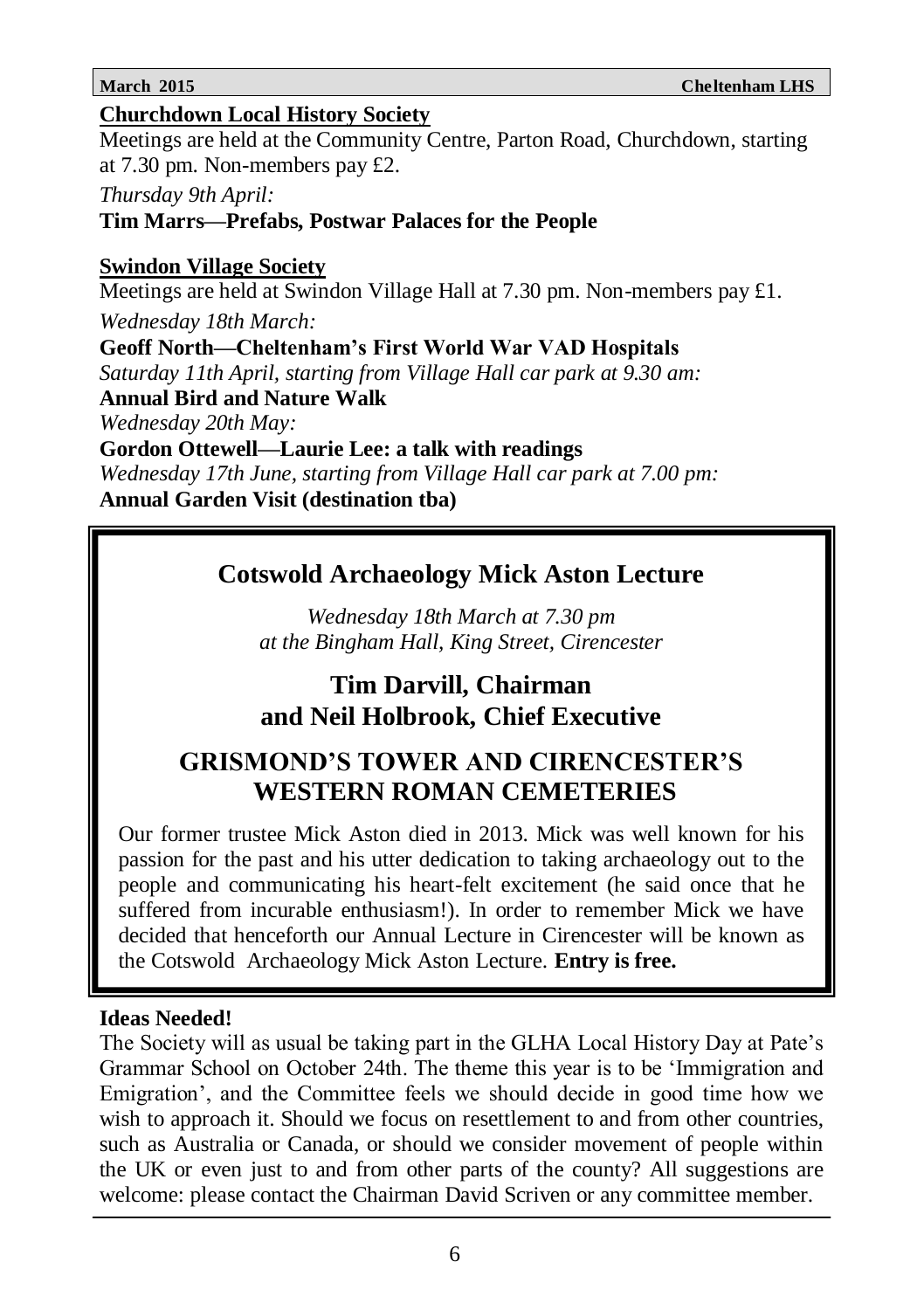### REVIEWS

At our meeting on November 18th the speaker was **Rose Hewlett**, whose subject was **Victorian Village Life** with particular reference to Frampton upon Severn. She said she herself had strong ties to the village: her great-great-grandfather had built the chapel there in 1776. To illustrate her talk she was using a series of sketches done in the 1860s (some by the daughters of Henry Clifford Clifford, the lord of Frampton Manor), showing nearly every cottage in Frampton and the names of their occupants. As this tied in nicely with the 1861 census it made a good starting point for considering what Frampton, population about 800, was like to live in at that time. Lying only 5½ miles from the railway, near the A38 and with easy access to the Gloucester and Berkeley canal, it had good communications and was in fact on an old trade route. Its spacious village green was said to be the longest in England. Many of the houses by the green were still recognisable from the old sketches, and Frampton Court was still the 'big house'. In the

1860s about 200 families lived in the village. Highest in rank were the Cliffords, whose pedigree went back to the Norman conquest. The vicar, the Revd Maurice Ferdinand St John, started a parish maga-



Frampton Court

zine and opened a night school for boys. He and the chapel minister William Lewis tried to teach the local people to plan ahead, encouraging them to invest in the newly-introduced post office savings accounts and promoting temperance. Merchants made their living from the trade on the canal, which was plentiful at that time. One of them, Thomas Barnard, proprietor of the brick works at the south end of the village, started a Mechanics' Institute. The eight or ten tenant farmers, mostly tenants of the Cliffords, formed another class, and there were many resident tradesmen, including a cabinet maker who was also the town crier. Most of them were non-conformists and attended the chapel. Watermen made an uncertain living plying up and down the canal, and life was hardly less insecure for the agricultural workers who formed the largest social group. Those who did casual work as day labourers found life particularly hard in winter. Clifford helped them, and his daughters ran soup-kitchens. The nearest workhouse was at Eastington but only the sick went there from Frampton. There was no great social divide, largely thanks to the vicar and his musical wife, who organised joint choir performances with other churches. The choir was popular, not least because choristers were allowed to miss school to sing at weekday weddings. A National School was founded in the village in 1842, inspected annually and charging 1d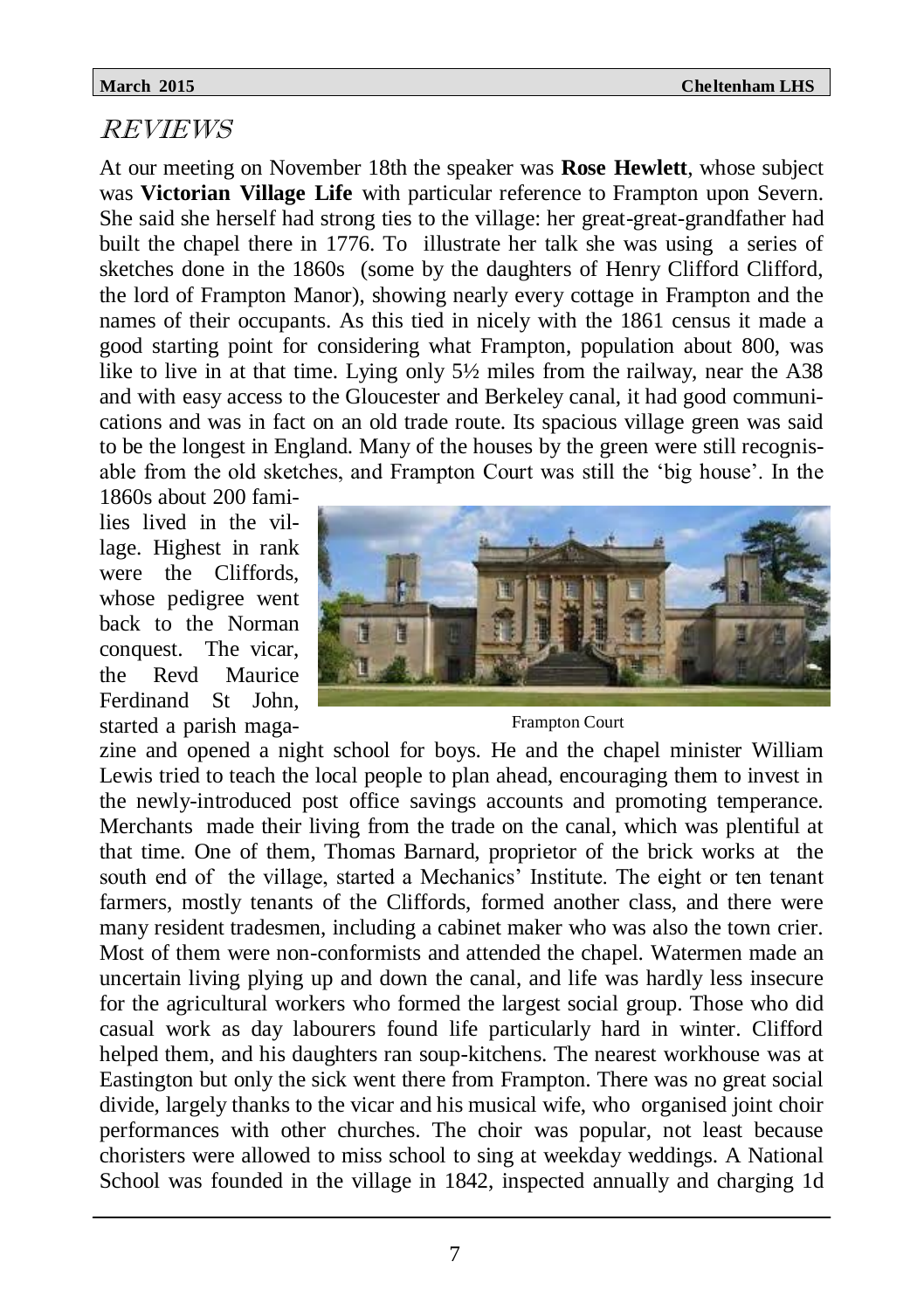(later 2d) a week. Very poor parents who could not afford it sent their children to the free chapel school instead. The old village houses had long gardens where people grew food for themselves and to sell at Gloucester market. There was a post office, several shops and two pubs called The Bell and The Three Horseshoes. The annual cottage garden show was a highlight of the year and there were lavish celebrations in honour of the Prince of Wales' wedding in 1863. The 1860s were perhaps the heyday of village life. Answering questions at the end, the speaker said that owing to its social cohesion Frampton had known little serious poverty. Even today, though larger, it was still quite a tight-knit community.

On December 9th **David Smith** spoke about **The Origins of Gloucestershire**, explaining that he had first become interested about 20 years ago when the County Council asked him to look into the history of the county to help it resist the then government's plan to reorganise local government. Later, in 2006-7, he had been involved in an enquiry led by the High Sheriff of Gloucestershire into the origins of the shrievalty. The enquiry had concluded that the first sheriff was appointed in the year 1007. Written sources for that remote time, 30 generations ago, are sparse. There is the Anglo-Saxon Chronicle and various charters, and

useful information about the reign of King Edward, before the Norman Conquest, is to be found in Domesday. The study of place names, tied in with archaeological evidence, can be helpful. Burton, for instance, meant a fortified settlement, perhaps a lookout

or Esquare content chericale har to exerce vil hide sam. As eccla part. 1. bis 7 dim. Reinbald cen' eam. n Snio. gam. 111. cap? 7 xx. utili 7 x. bord 7 411. feru. cu. xym. cap<sup>7</sup>. Libri. 11. cap? Ibi. 11. molini de. x1. fot 7 v111. denan? hune of accreute ppoter regis (s. duos bord 7 un untos 7 in. mounol. hou. in. fune pegil. ceul ppolea. 7. cap plus érbi 7. h. f. reddts v. 105 7 4. 18t. 7-eer mille panel cambe.  $m$  obo redd.  $xc.116.7xc. udc$ as. 7xx. porc. 7xx1. sol p panib.

The entry for Cheltenham in Domesday Book

post for a nearby town. Acton, 'oak settlement', might have been where foresters lived who worked and supplied oak. The period before 1000AD remains murky, however. Little is known of the tribes who occupied the area, though we do know their meeting places. Botlow was one of them: 'low' means a tump or barrow, which would provide a suitable eminence for a speaker to stand on. Crickley Hill has a promontory that was a sacred place used for ritual purposes. Ancient meeting places like these go back to Roman times or earlier. The tribal areas coalesced into kingdoms. The basic unit for the organisation of land was the hide, a piece of land of variable extent considered sufficient to support one household. It was a very old unit of assessment used for gathering troops and taxes. For bigger properties hides were counted in 5s, 10s or 100s, but the 'hundred' later used as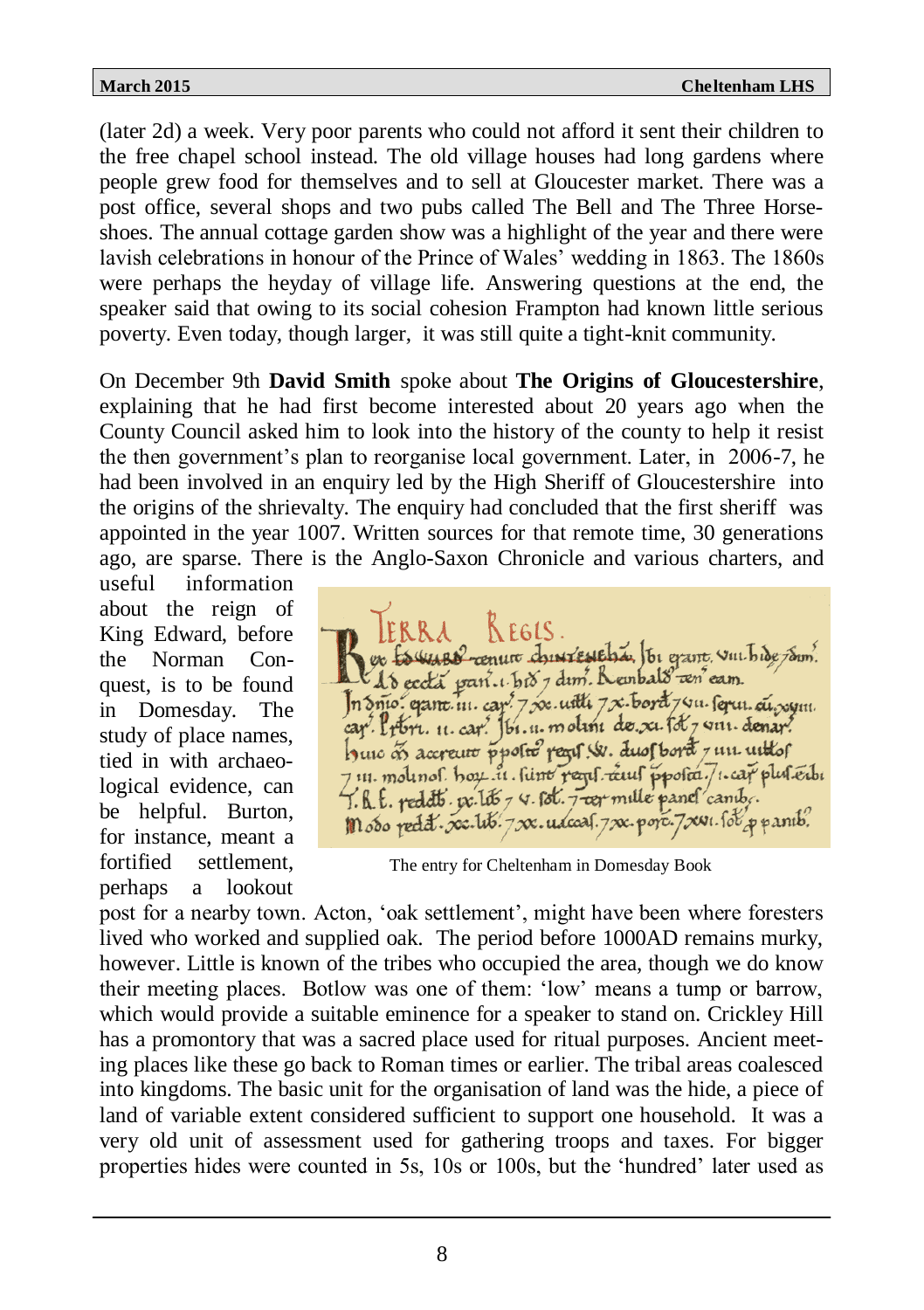an administrative division did not necessarily contain 100 hides. Fortified towns could call on the hundreds for men to defend them, each man being expected to defend five feet of town wall. Unlike nearby counties Gloucestershire remained for a long time divided into four 'shires' centred on Roman towns: Winchcomb, Cirencester, Gloucester and either Bristol or Bath. The word 'shire' originally carried the sense of 'share'. Mercia was divided into shires first in the time of Ethelred the Unready, who became king in 979 shortly before Danish incursions began. The Danes came just to plunder initially, but from 995 they no longer went home for the winter. Ethelred, unable to get enough men to fight them, lost ground, and tried unsuccessfully five times to buy them off. In 1005 he made Edric Streona, a powerful and warlike member of his court, alderman of Mercia, and it was Edric who set the boundaries of the shires to facilitate levying taxes and troops within them and thus resist the Danes more effectively. Between 1007 and 1016 many other shires were created in Mercia, and it became an established way of defining an area. Shire reeves (sheriffs) with extensive powers were appointed in each shire. They tended to be ambitious men, and successive kings tried to rein them in, gradually reducing their authority over time. In 1170 Henry II punished them for abuses of power by abolishing them altogether for a while. In the 13th century they lost control over royal property; in 1371 their term of office was set at one year; in 1461 the sheriff's court was abolished and replaced by quarter sessions. Some shire boundaries are much older than others and there have been many changes, the creation of the short-lived County of Avon being among the most recent. Other modern attempts to alter county boundaries have generally been equally unsuccessful.

The audience obviously enjoyed this thought-provoking talk very much and asked numerous questions at the end.

### Research and Display Evening

The annual social evening was held on January 20th and attracted a good crowd. This time the Pittville Room was used to show once again the Society's 'Cheltenham Life 1914-19' display from the History Day at St Matthew's Church last July. Friends of Pittville were also there with a display on Pittville history. In the Sherborne Room were displays on the Cheltenham Fire Brigades (with many medals and photographs) and South Town, and refreshments were served as usual in the Cambray Room. Displays in the Council Chamber included 1930s newspaper advertisements, maps and photos showing the location of the homes of Cheltenham soldiers killed in World War I and a pictorial biography of Cecil Minett. There was also a large display relating to the Cheltenham VCH project (see James Hodsdon's report on p14) and the VCH editor John Chandler and Alex Craven, editor of the early modern section, were present to help to promote it and attract more volunteers. A well-stocked raffle was held, the proceeds going as usual to the Mayor's charities, which this year are the Aston Project and the Butterfly Garden. It raised £105.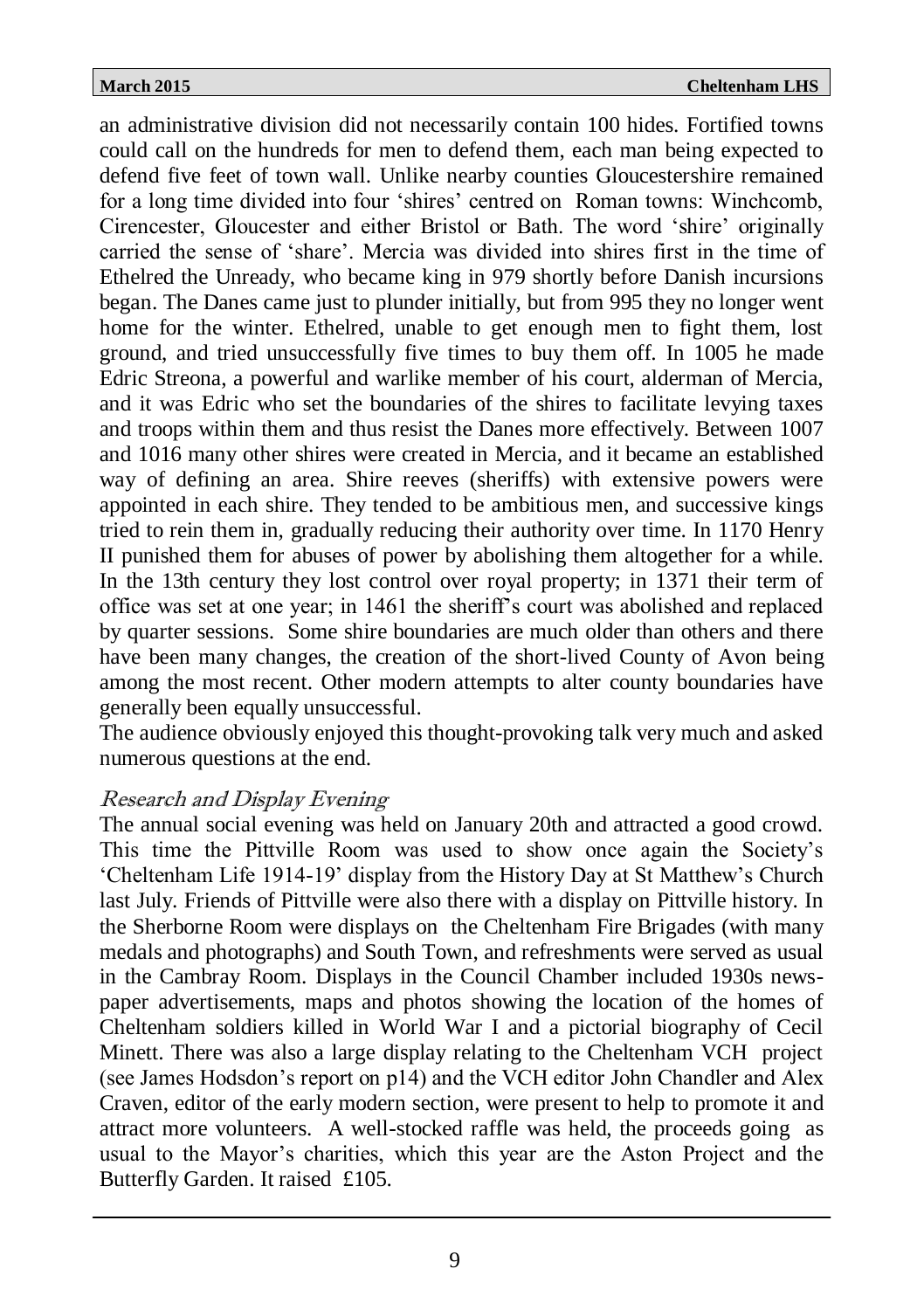On February 17th a large audience gathered to hear **Adrian Barlow**, who took as his theme **Cheltenham: the Architecture of a Victorian Town.** He began with a picture of a Penfold pillar box, which he said was standing in for a statue of Queen Victoria. (Members of the audience later told him where such statues could be found.) Next he showed the town's coat of arms from the Playhouse, pointing out that with its symbolic representations of mineral springs, tree-lined streets and books it was an early example of a town marketing itself: there was more to Cheltenham than the spa, and it was a centre of learning even before the major public schools were founded. The town had seen some failed ventures in the 19th century, notably the Winter Gardens and the Pittville Spa project, but it had attracted a growing artisan population. St Philip's and St James' church, which had been rebuilt in 1882 on the same site to seat 800, served a neighbourhood of small houses which are even now interspersed with workshops. He showed the little-known catacombs under the church, which date back to the original church. Houses on one side of St Philip's Street, built in the 1820s, had basements below street level, whereas those facing them were in the familiar, slightly later style with semi-basements and steps up to the front door. A much grander residence was Brandon House (1834) on the corner of Grafton Road. He himself lived in a cottage once occupied by servants of that house. By then styles were changing: he showed pictures of Montpellier shops with a balustrade at roof level and a mansard roof with two layers of attics. Cornerways, The Park, the work of the Samuel Daukes, was Italianate, but Daukes was equally capable of working in Gothic or classical styles. A house in Tivoli Road built about 1845 had a Tudor porch and Gothic windows. Wellington Square showed similar features, but behind the facade the houses were pure Cheltenham regency. Pittville had villas built in the 1860s with typical Victorian features such as fake quoins on the corners, simple large-paned windows and wide eaves. On one of them he pointed out a tiny window just below the eaves, whereas the house next door had dormer windows, marking the growing fashion for putting staff accommodation in the attics. Lypiatt Terrace (c1840) was another example of Daukes' work with Italian features, notable for its symmetry. The popularity of the Italian lakes as a tourist destination at that time brought a vogue for Italian styling. As a contrast he showed the Model School built in the grounds of St Paul's College in 1854, a very early work of G F Bodley. It was important for architectural history because it was so radical, even placing the largest windows on the top floor. The architecture of the Ladies' College owed much to Dorothea Beale, who believed in the influence of beautiful surroundings on young minds. He admired the lovely stained glass, stone carving and use of polychromatic stone. There was much fine detail too in Cheltenham College chapel (1896), which he declared to be one of the best school chapels in the country. The later 19th century had produced much excellent brickwork, the Gas Company building in Gloucester Road being a prime example, and some very grand street furniture, especially decorative lamps. Everywhere, he concluded, Cheltenham was as much post-regency as regency. Questions followed, with a lively discussion of street lamps in particular.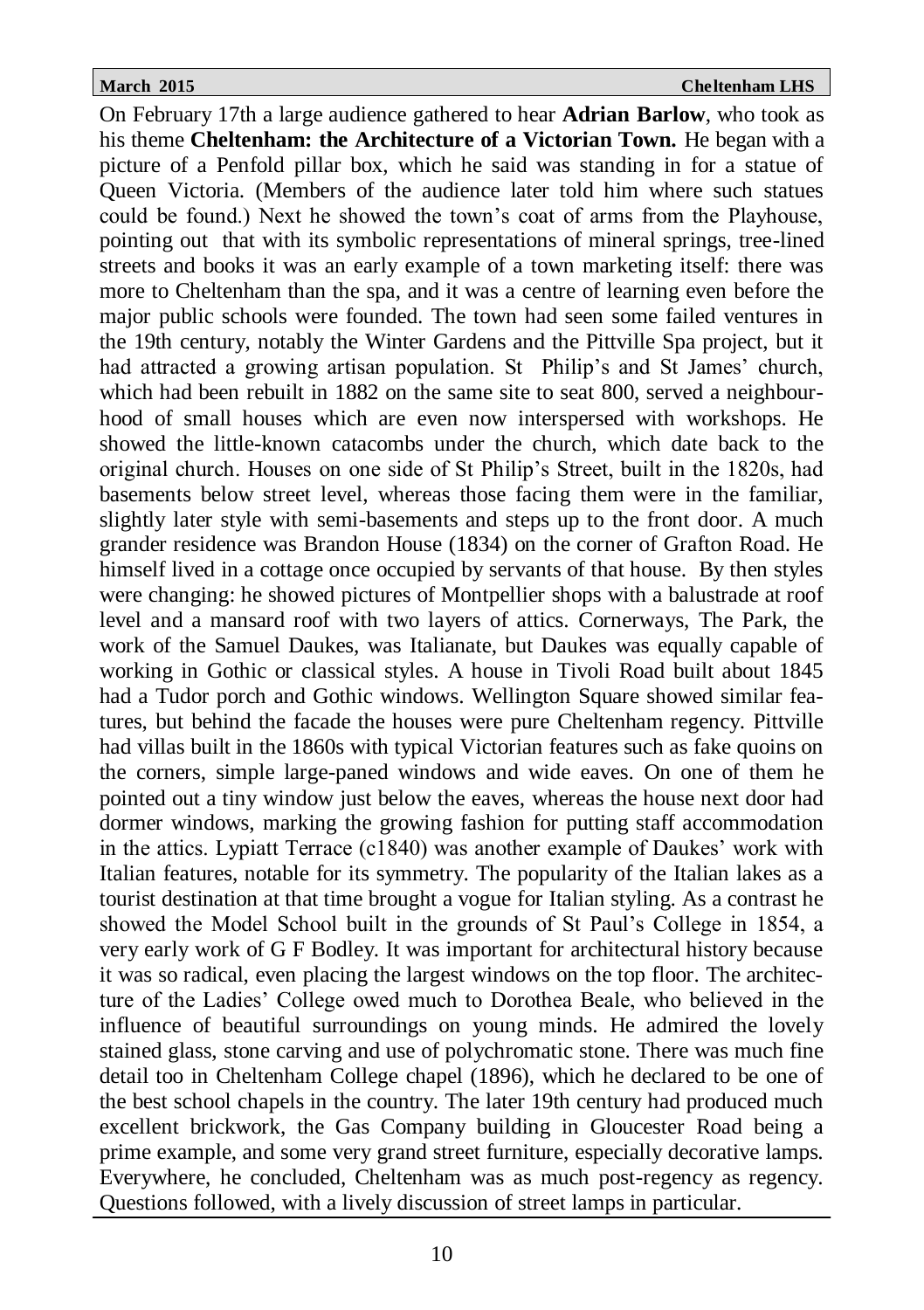# **South Cheltenham—200 Years of Trading History**

The South Cheltenham Local Traders' History website is a community project which aims to bring alive the history of the shops and businesses in the Bath Road, Suffolks and Tivoli areas. The project has drawn upon the knowledge of traders and residents, as well as members of Cheltenham Local History Society, and I would like to appeal to all readers of the Newsletter



Suffolk Parade in 1950

for any information, interesting memories, anecdotes, or photographs relating to the various businesses in those parts of the town.

To find the website please enter <http://www.cheltenhamsouthtown.org> in your internet browser search field and navigate to the individual businesses' pages via the coloured maps or drop down menus.

I would be very pleased to hear from anyone who may be able to help. I can be reached, by email to [stuart.manton1@gmail.com,](mailto:stuart.manton1@gmail.com) through the website 'Contacts' page or by telephone to 01242 262771.

*Stuart Manton*

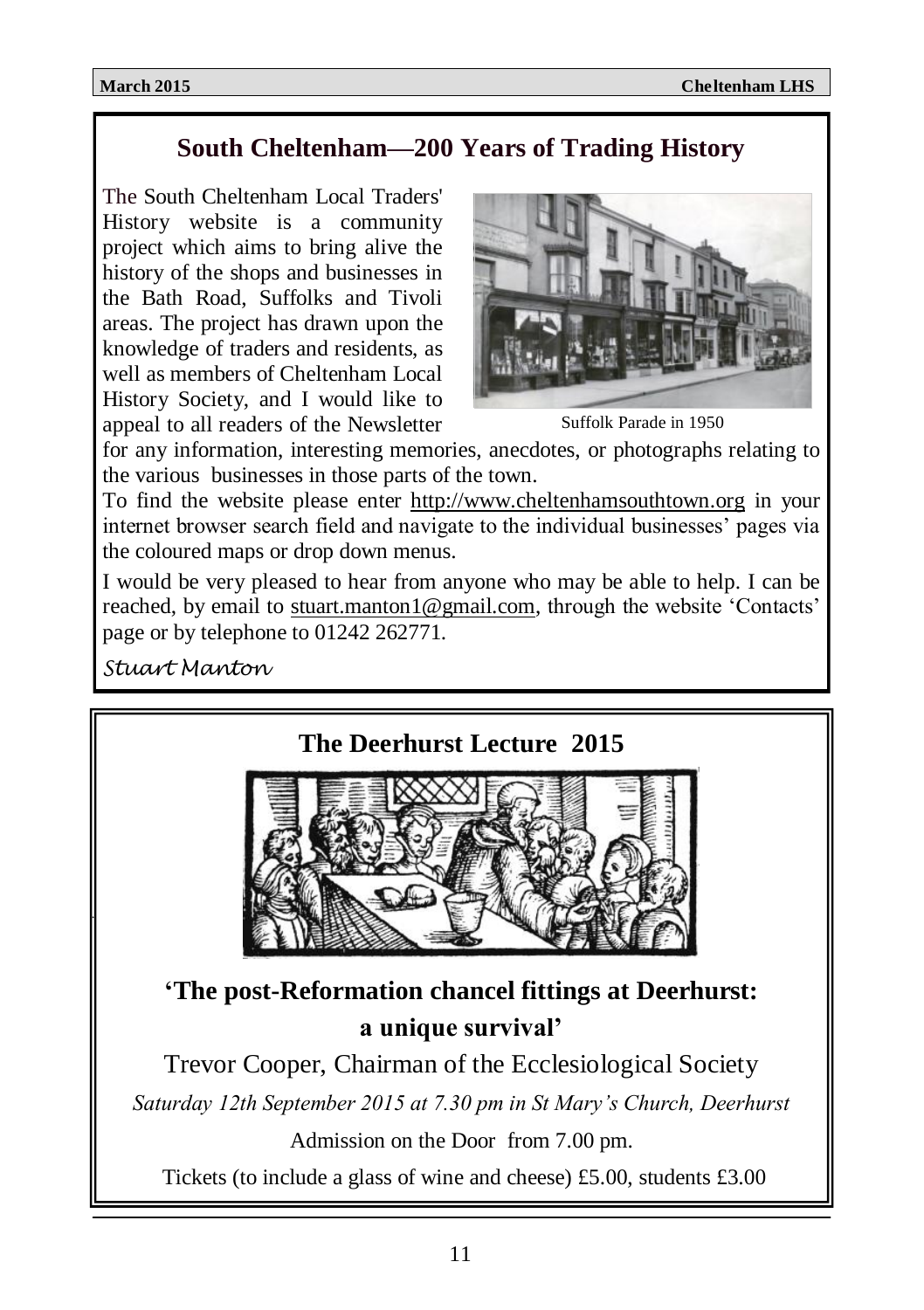# FEATURE

# **REFLECTIONS ON THE HISTORY OF THE PLOUGH**

In the church calendar is a day known as Farm Sunday, and this year my local parish church in Minsterworth held a Farm Sunday celebration at which a selection of famers' implements were on display. As well as things like a milk churn, a cluster of milking cups, seeds and even a pair of wellies, there was an old plough

loaned for the occasion by a local farmer. This is it

… and it made me consider the easily overlooked history of the simple plough, and in particular how little it had changed over thousands of years.



In Ancient Egypt, around 3,000 years ago, the plough used was a very basic handheld wooden implement with a single vertical wooden blade or coulter which cut



through the soil. This device was usually pulled by a team of oxen. And this is how it was done for eons of time even into the Anglo Saxon period, although by then the coulter had been strengthened by means of iron sheathing.

Later came a significant (dare I say 'earth-moving') development, namely the invention of the curved iron mould board or blade which, with the coulter in front, was actually able to dig and turn over the soil in one action. A contemporary English illustration from the  $14<sup>th</sup>$  century shows such a device in use,

still drawn by oxen. And surprising as it may seem, this was the way farmers, using oxen or horses, did their ploughing right up to recent times.

The invention of the steam

engine led in the mid-19th century to steam ploughing, whereby a plough was drawn across the field by two steam locomotives working at opposite sides of the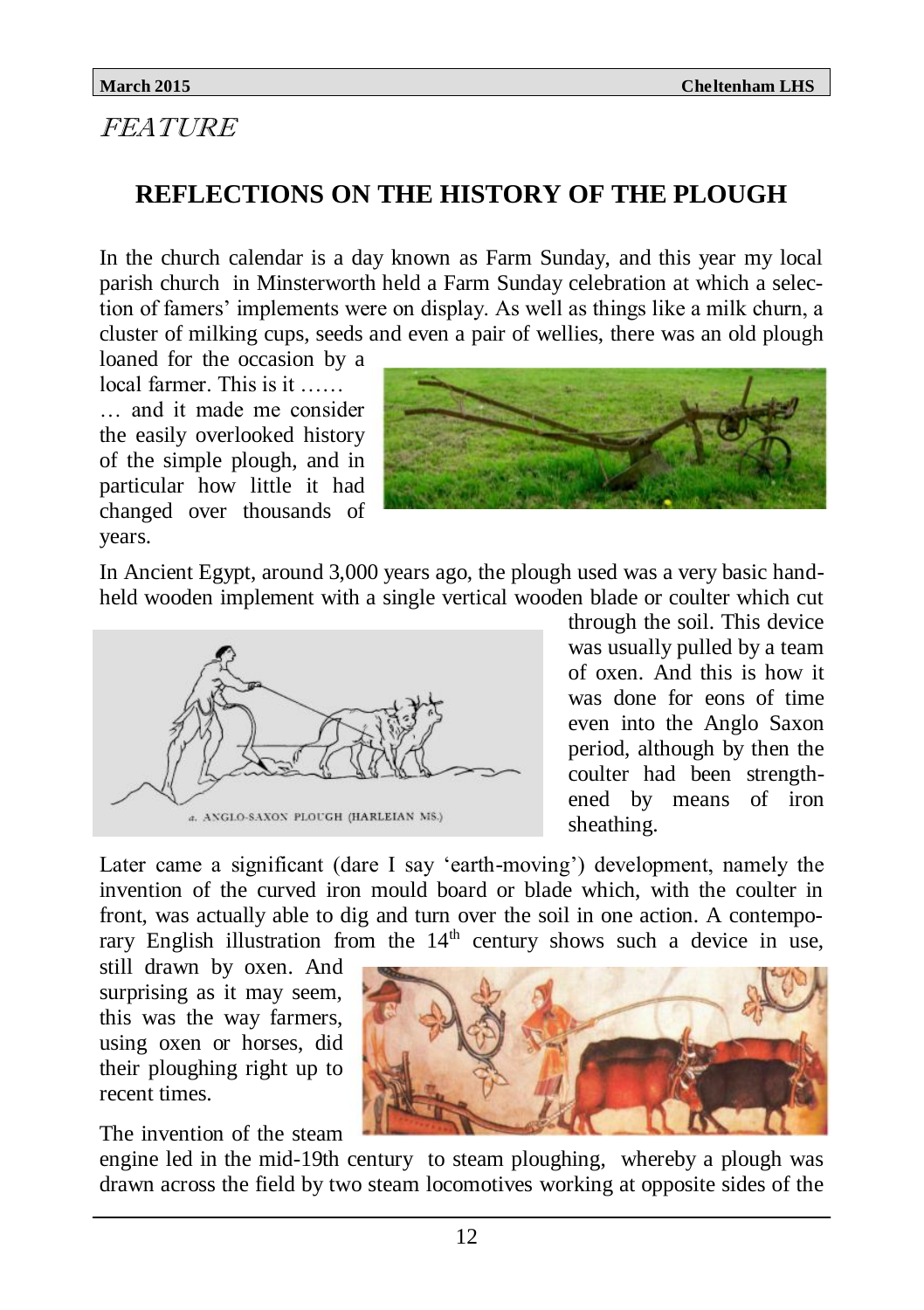field. The extra power of the steam engine also allowed farmers to bring in multiple blades on their ploughs for the first time. Unfortunately the use of steam was too expensive for the ordinary farmer, who carried on doing what farmers had done for centuries. According to the farmer who lent the plough for the display,

his simple single share plough was regularly used up to the mid-1900s, and there is also a nice picture of an oxen-drawn single share plough in use on the Cirencester estate in 1945.

It was only until after WWII and the availability of increasingly more powerful tractors that farm-



ers could begin to use the types of modern multi-bladed and elaborate implements we are used to seeing today. The timeless rural scene of oxen or horses pulling a plough is now long gone but, despite all the modern technology, the basic mould blade of medieval times is still used.

*Terry Moore-Scott*

# NEW PUBLICATION

# **AN ARTIST'S LIFE**

by Marilyn Swann

The book traces the life of the author (a member of the Society) from the interwar years in London, where she was born, and her childhood during World War II to the present day. Her account of living conditions in her early years will evoke many memories in those who also lived through those times. Marilyn Swann always had a passion for drawing and painting (not much encouraged by her family) and later worked as a commercial artist to support herself and finance the creative work she



really wanted to do. She moved to Cheltenham in 1997, after she retired, and still paints while also writing books. She is both an artist and an observer: her vivid descriptions of the world about her, be it people, landscapes or townscapes, could only come from an artist with a keen eye for detail.

Published in 2014 in paperback by Austin Macauley Publishers Ltd, price £8.99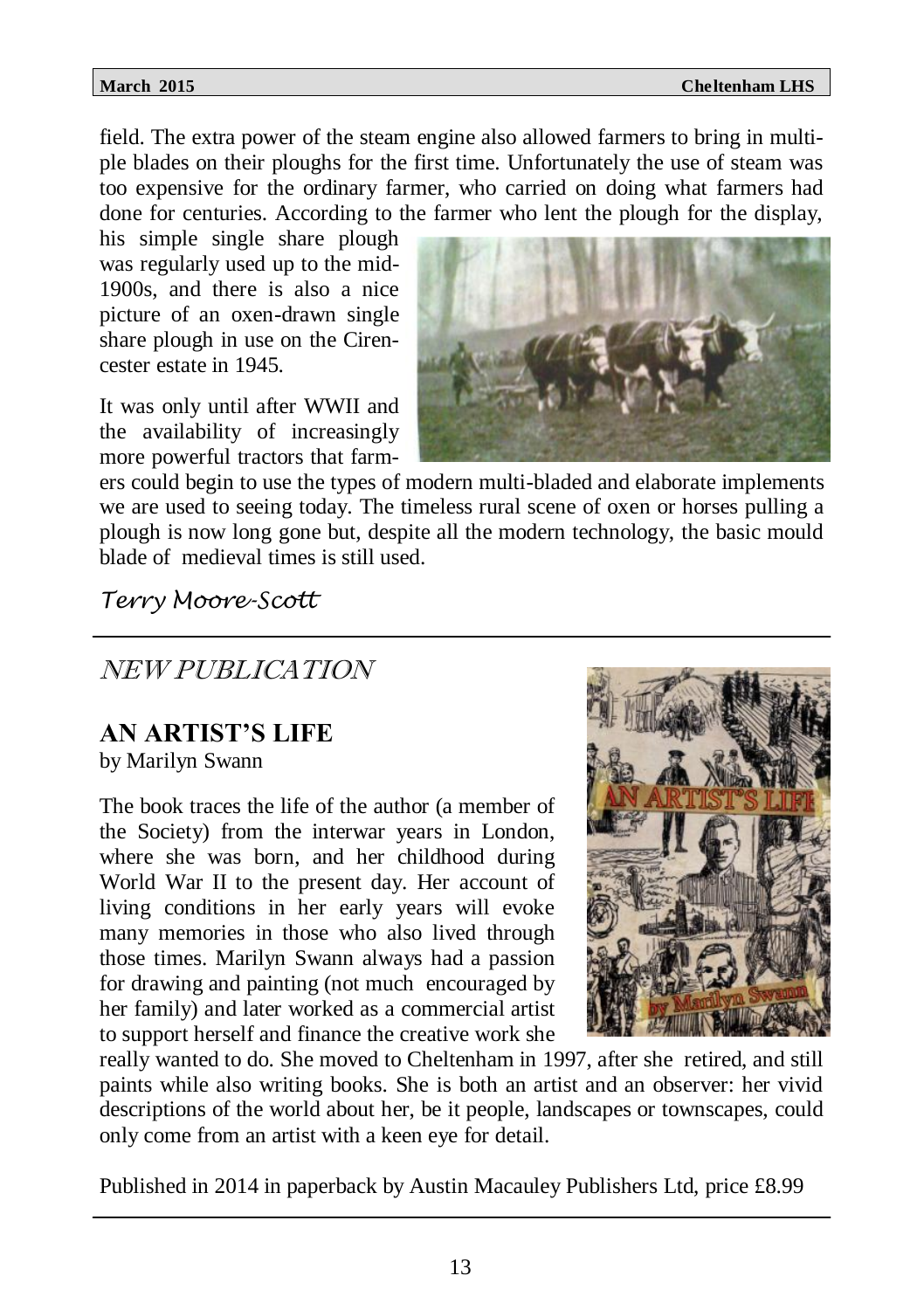# SOCIETY NEWS

New Members A warm welcome is extended to the following:

Mrs Sue Preece and Mr Fred Wainwright Mr M Davies Peter and Catherine Ray Michael and Judy Thomas Mrs Gemma Hargreaves and Anthony Noel<br>Mrs Vera Gomme Mrs Siân Ienn Brian and Pat Johnson

Mrs Siân Jennings

# VCH News

### **Victoria County History**

It's now just about a year since research started properly on the Cheltenham 'Big Red Book', and the first drafts are beginning to come in. Beth Hartland has scoured the medieval sources, and has written up the 'manorial descent' from the earliest



times, and has also produced a fuller account of Redgrove, which has always been a bit of a mystery as it was detached from the rest of Cheltenham to be part of the



lands of Llanthony Priory and gets little mention in most Cheltenham records. These drafts will be going online before too long. Likewise, Alex Craven has been writing up his notes on the immediate post-reformation period, having made lots of interesting discoveries in odd corners of various archives. I'm delighted to say that we have managed to engage Alex for a further year, which will be good news for all the Cheltenham volunteers, who appreciate his approachable manner. You may have seen examples of the recent discoveries at the research evening in January – our thanks to Sally Self for assembling a coherent and informative display from various contributors. Sally has also very kindly offered to host two more 'Tea and Talk' sessions, as VCH

fundraisers, on 3 June and 1 July (see the enclosed leaflet for details). The first of these last summer was a resounding success, and my strong advice is, in the timehonoured words, 'book early to avoid disappointment'. Meanwhile, if any readers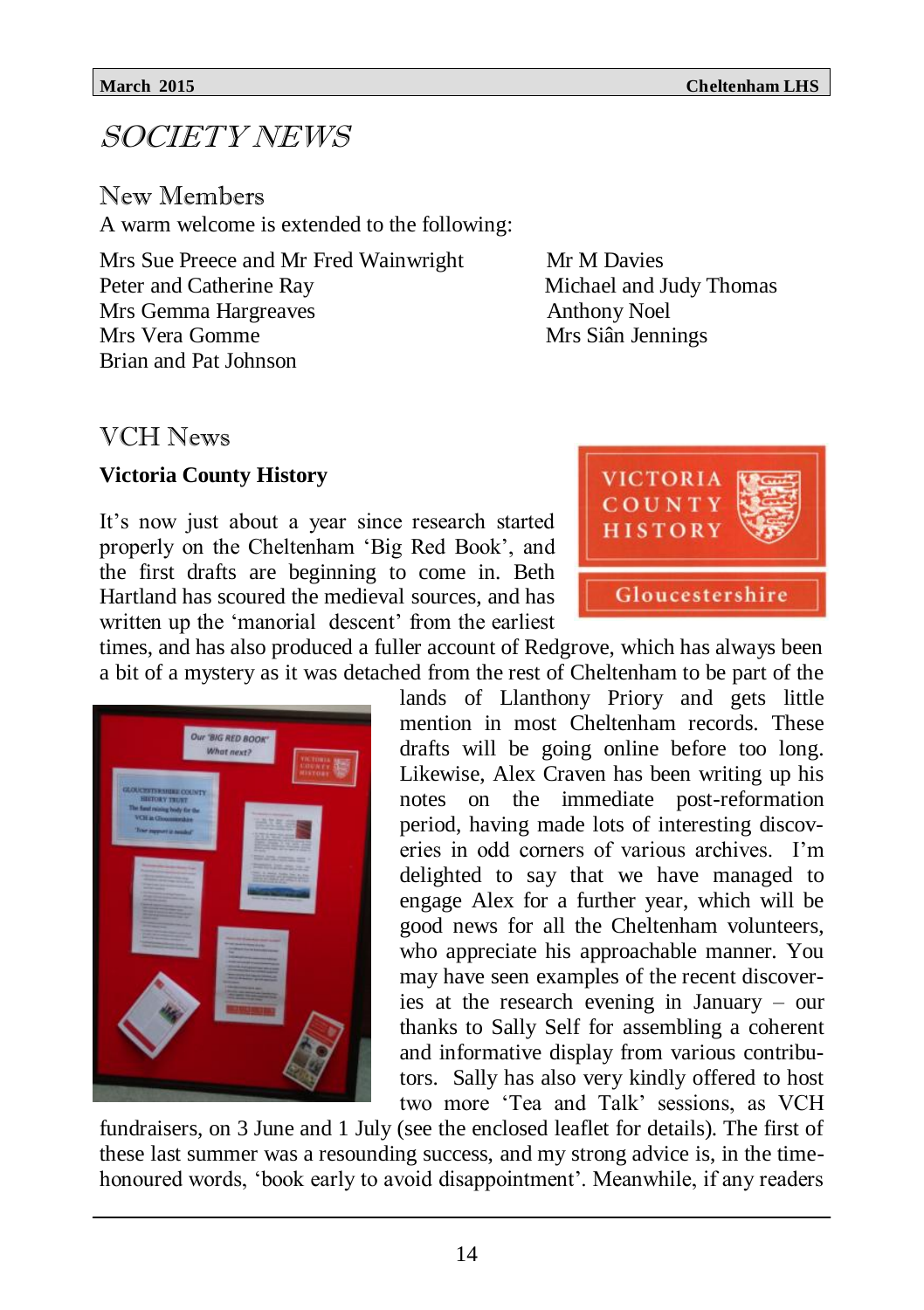picked up a VCH standing order leaflet in January and haven't yet filled it in, please please do so soon, as we need all the support possible, to keep the project going at the rate we've now established.

# *James Hodsdon*

Gloucestershire Archives Cataloguing Project

The Cataloguing Group has been told by Gloucestershire Archives that the Winterbotham and Gurney, Solicitors (D2202) archive which we catalogued is now live and available to be searched by the public through their Locate online catalogue. There are 58 boxes which came to a total of 2990 entries. If you enter D2202 into the 'finding ref' field and look at an individual entry you will see that documents we catalogued are marked 'description created by a Cheltenham Local History Society volunteer.' This could provide very useful publicity for the Society.

Many of the documents we catalogued were fairly straightforward even if, at times, not very easy to read, but some stood out as being very interesting or downright quirky. There was an entry (D2202/5/1) for Articles of Partnership dated August 1846 between Samuel Martin, Thomas Baskett and Henry Dunkerton Martin of 356, High Street, Cheltenham prior to their move to 4, Imperial Circus. In 2015, now called Martin & Co, they are still there. [In Rowe's picture on the front cover 'Martin & Baskett' can be seen over the shop on the right  $-Ed$ .] A bit of railway history was uncovered when several bound books, dated between 1866 and 1912, caught our eye and as we catalogued them we found that they were minute books of board meetings of The Swansea Wagon Company (D2202/5/6) and contained details of directors' remuneration, business plans and the financial position of the company. Also mentioned was the Cheltenham company of Shackleford, Ford & Co who became part of the group.

My favourite find was a prospectus for The Lucky Guss Goldmine, Cripple Creek, Colorado, USA (D2202/5/7) dated December 1895. It included a cross section plan of the mine with all abutments shown. I wonder if any shares were bought and if so did someone make a fortune?

Our current project is cataloguing the Ticehurst and Wyatt, Solicitors archive which, at the moment, has about 140 boxes with many more, including maps and estate plans, still to be sorted by GA staff. For this project we have joined forces with a group who were formed to help with the Cheltenham VCH project. We have already found several very interesting documents starting from the early 17th century which have been of interest to the professional editorial staff working on the 'Big Red Book of Cheltenham' and we look forward to finding a great deal more useful information in the future.

*Russell Self*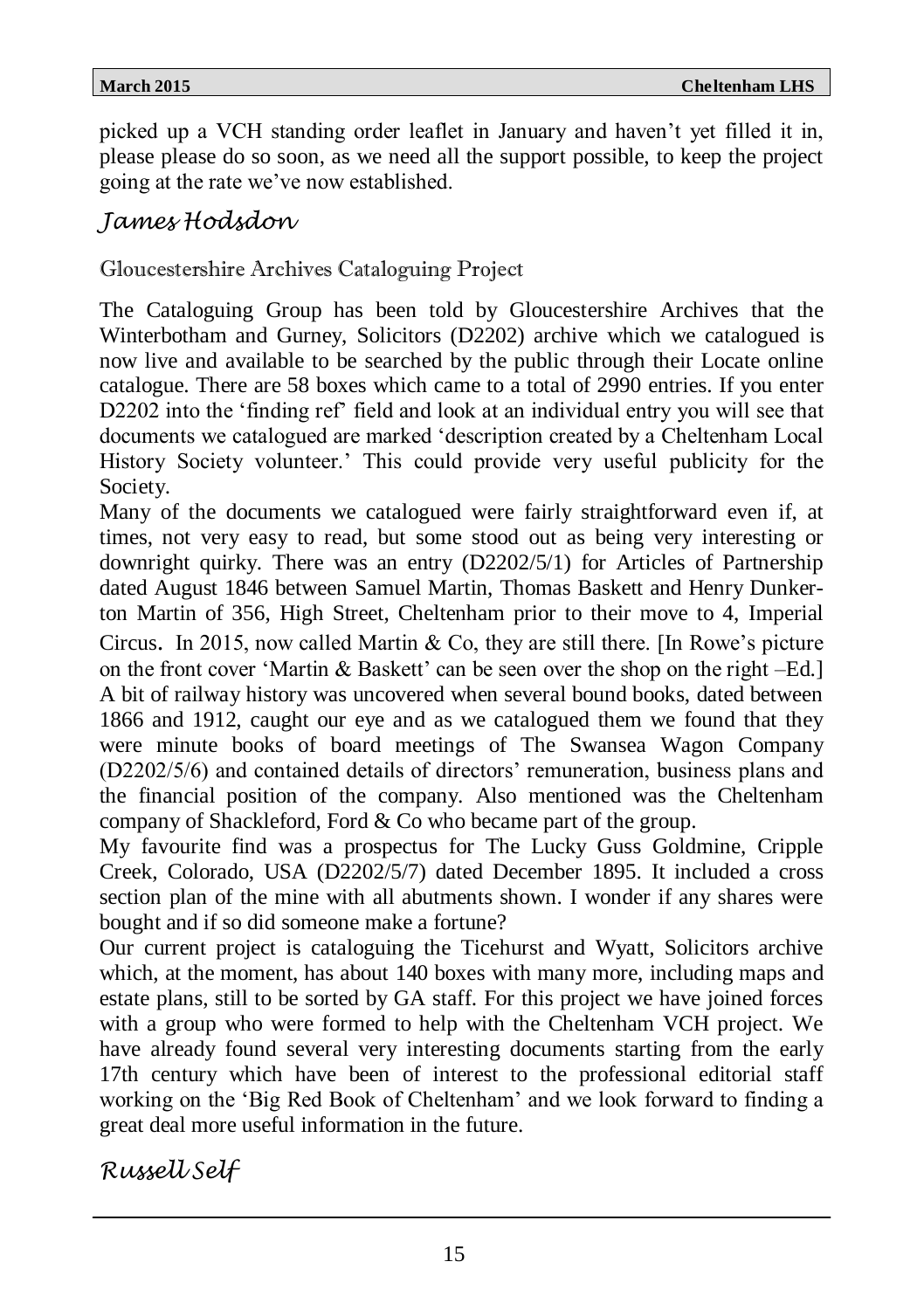# **JANE COOK An Extraordinary Cheltenham Lady**

*(The author wishes to acknowledge that much of his narrative, of which this is the first instalment, is based on an article written in 2001 by Alan Munden.)*

Few Cheltenham people have heard of Jane Cook. Yet this remarkable woman was undoubtedly one of the most outstanding of the town's citizens. She was born on 22nd March 1775, baptised on 28th April in St Mary's Church and died aged 76 on 11th February 1851. Jane lived all her life in Cheltenham and was buried in St Peter's churchyard on the Tewkesbury Road. She was a well-known eccentric and despite her great wealth was very abstemious, living on a few hundred pounds a year. Jane was extremely secretive and withdrawn and it was not until she died and had plaques erected in her memory that anything of her life and ways were made public.

Jane's parents, John and Ann Cook, were buried at St Mary's but there is no record of the location or nature of their tomb. Very little is known of the source of the family's great wealth. John Cook was a builder and owned houses in the town. Evidence from the ongoing and increasing value of Jane's income suggests that her money was derived from a growing business. The annual income of her sister Elizabeth and herself was many thousands of pounds and could not have been simply the interest on family investments. Maybe they were related to John Cook who founded a brewery in Tetbury in 1800. Jane was related to the Walkers, well-off Gloucestershire timber merchants and public house owners, but other than this we know nothing of her family or ancestry.

There are no images of Jane because she lived before the days of photography and was too withdrawn to see any need for personal portraits. She probably dressed in black, carried an umbrella and behaved as a very conservative, quiet, dignified Victorian lady. At the time of her death she was living at Mrs Powell's lodging house at Belle Vue Buildings in the High Street.

Jane was very generous and gave away a fortune in support of charities in Britain and abroad. This giving was motivated by her religious convictions, particularly the need for the conversion of Jews to Christianity and the spreading of the evangelical protestant message. Her charity was concentrated on church building and education for poorer people. As a pious Christian she had friends amongst the evangelical Anglican clergy, in particular Charles Simeon, a leading evangelical preacher in Cambridge, and Francis Close who was the well-known Rector of Cheltenham between 1826 and 1856. She unobtrusively subsidised many of Close's enterprises in the early to mid-1800s. It is impossible to determine the true total value of her donations and bequests because most were not recorded.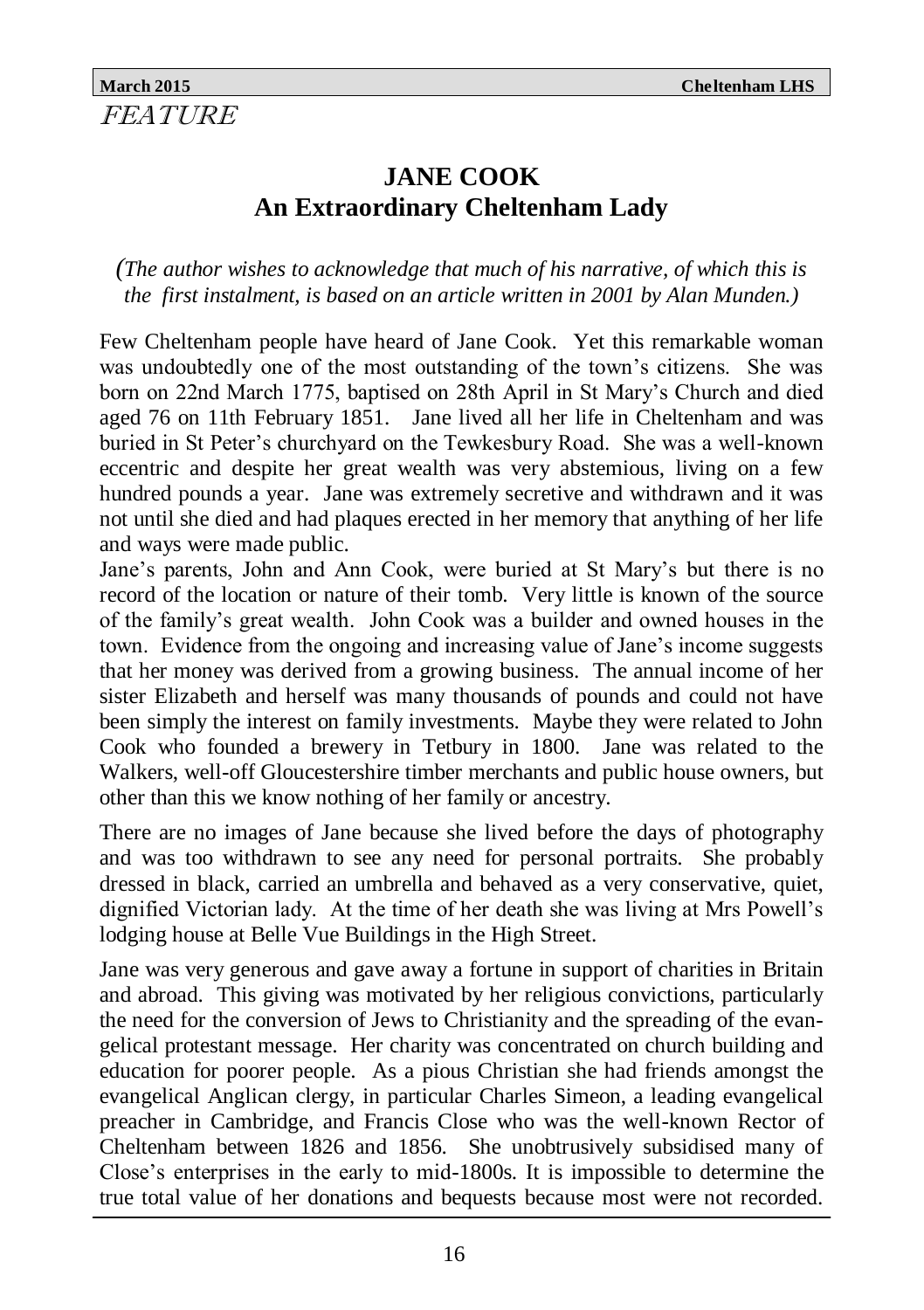The money left in her will amounted to about £2,800,000 in today's money. This was made up of about £500,000 to her family and about £2,300,000 in other bequests. Through her life she probably donated as much as ten million pounds and it is estimated that her annual income at her death was equivalent to about £3.5 million in modern money

It has been very difficult to find out much about Jane's life and works. She was unmarried and left no family, and she lived most of her life before the start of the 10-yearly national census in 1841. Although she lived at a time when even influential women kept in the shadows, hers was a particularly retiring nature .Today she is a largely unknown and forgotten figure in the history of

Cheltenham, although she has been remembered recently in the name of Cook Villa, a hall of residence in the University of Gloucestershire.

My personal interest in Jane came about for several reasons. Firstly I worked for many years at Francis Close Hall of the University of Gloucestershire, which was built on land and with money given by Jane. Secondly I was intrigued by the story of such a generous yet mysterious benefactor. Thirdly, after working for many years in Patagonia in south-



The missionary Allen Gardiner

ern Chile I became intrigued by Anglican missionary activity amongst the Indians of the region, particularly the work of Allen Gardiner. Jane's gifts to support him led directly to his death.



Allen Gardiner's death in Pataagonia

Allen Gardiner toured Britain in the 1840s, begging for money to support his Patagonian Missionary Society. He received a generous donation from Jane Cook which he used to buy two eight metre launches. These boats were used to travel along the rocky and densely wooded Patagonian coast out of reach of the dangerous savages. Like his other efforts during many years of missionary endeavours, this

enterprise ended in a disastrous shambles, when in 1850 he died a horrible death from cold, wet and starvation. His body and those of his loyal companions were found stretched beside the launch donated by Jane.

By the end of the century the Patagonian Indians had become extinct, largely due to European illnesses. Gardiner's vow to bring every Indian into the fold of the Anglican Church had come true in a bitter and unexpected way. There were no Indians left.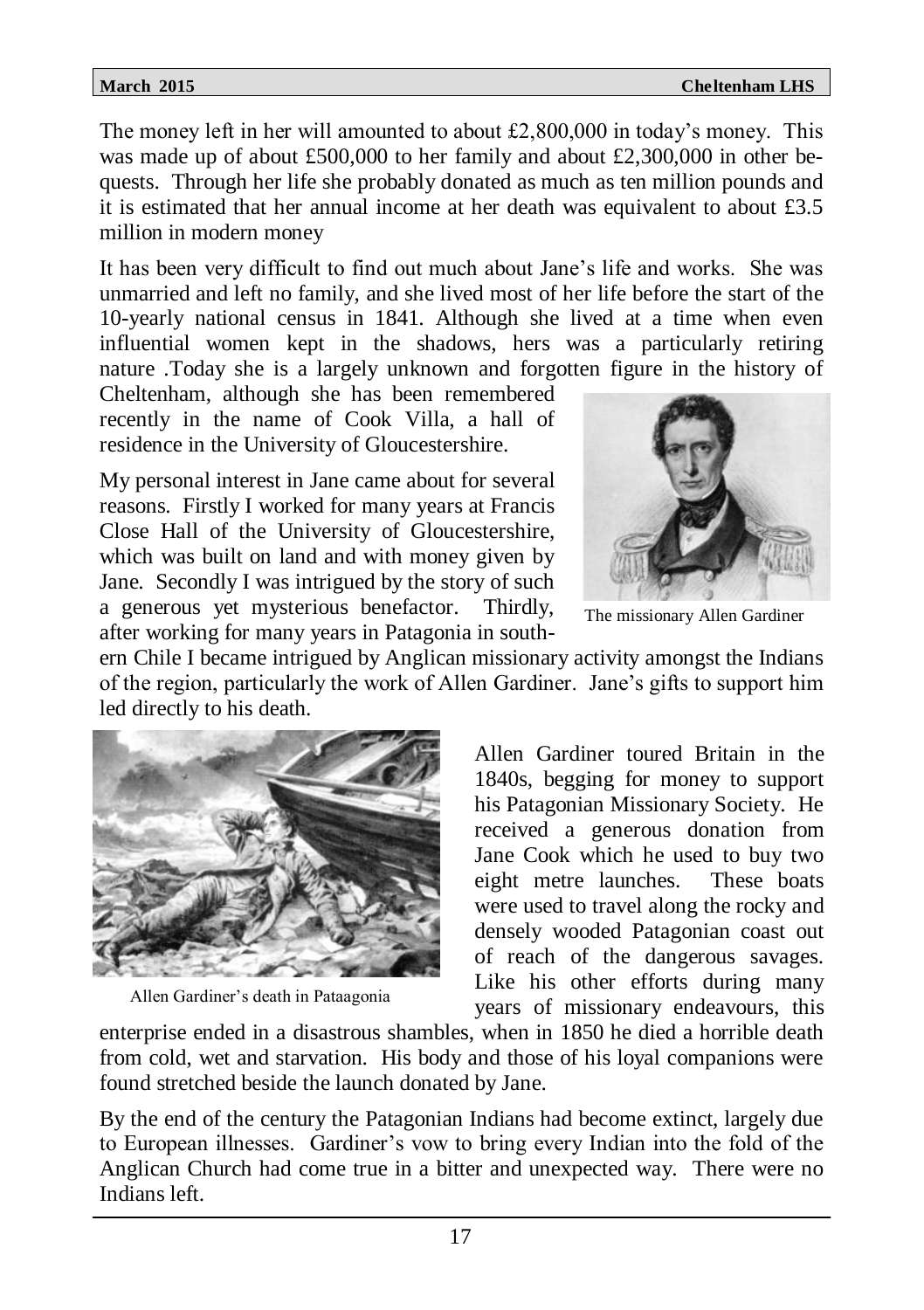Jane had a sister Elizabeth, who in 1801 married the Reverend Edward Tatham, a notorious clergyman and theological controversialist who was born in 1749 and died in 1834. Elizabeth was outgoing and confident where Jane was quiet and withdrawn. It is probable that the marriage was motivated by the wealthy woman's money. Edward Tatham was born in Yorkshire in 1749 and he retained his strong regional accent and blunt personality. He attended Cambridge and Oxford Universities and took priest's orders in 1778. His first appointment was as a curate in Banbury in Oxfordshire. He became well known when he was elected as Rector of Lincoln College in Oxford in 1792, where he remained until his death in 1834. Rather than being an academic Edward preferred to live the life of a country gentleman in



The Reverend Edward Tatham

the rectories of nearby Twyford in Buckinghamshire and Combe in Oxfordshire, which both came as attachments to his post at Lincoln College. He was a selfcentred, pompous and conceited man. In about 1802 he preached a famous two and a half hour sermon in defence of a disputed verse in St John's first epistle. He concluded his lengthy discourse by leaving the subject to the learned bench of bishops, 'who have little to do and do not always do that little'. Despite his important university role he scarcely ever appeared at Oxford unless it was to bring a pair of pigs for sale in the market. Many caricatures and lampoons of him passed from hand to hand and he was known as 'the devil' that looked over Lincoln. Edward was buried in All Saints Church in Oxford where Elizabeth erected an effigy monument in his memory. His portrait was hung in the dining Hall of Lincoln College.

Of the two sisters, monuments and documents emphasise Elizabeth rather than Jane, probably because of her marriage to a well-known and high-profile religious man. This sheds an interesting light on 19th century ideas about the relative importance of women, the social position of Elizabeth as the wife of an important clergyman being superior to that of Jane, the retiring spinster. In fact Jane and Elizabeth were both very strong characters. Elizabeth was a feisty lady who probably gave as much as or more than she received. She was a shrewd, capable woman, very ambitious, hard and harsh. In 1823 a Combe parishioner reported that she gave black eyes to her husband Edward and one of her maids. Maybe they had been up to mischief! After she was widowed Elizabeth spent time with Jane in Cheltenham. She died on 24th August 1847, a few years before her sister to whom she left her fortune. Jane Cook thus became richer than ever.

*Mike Bell (to be continued)*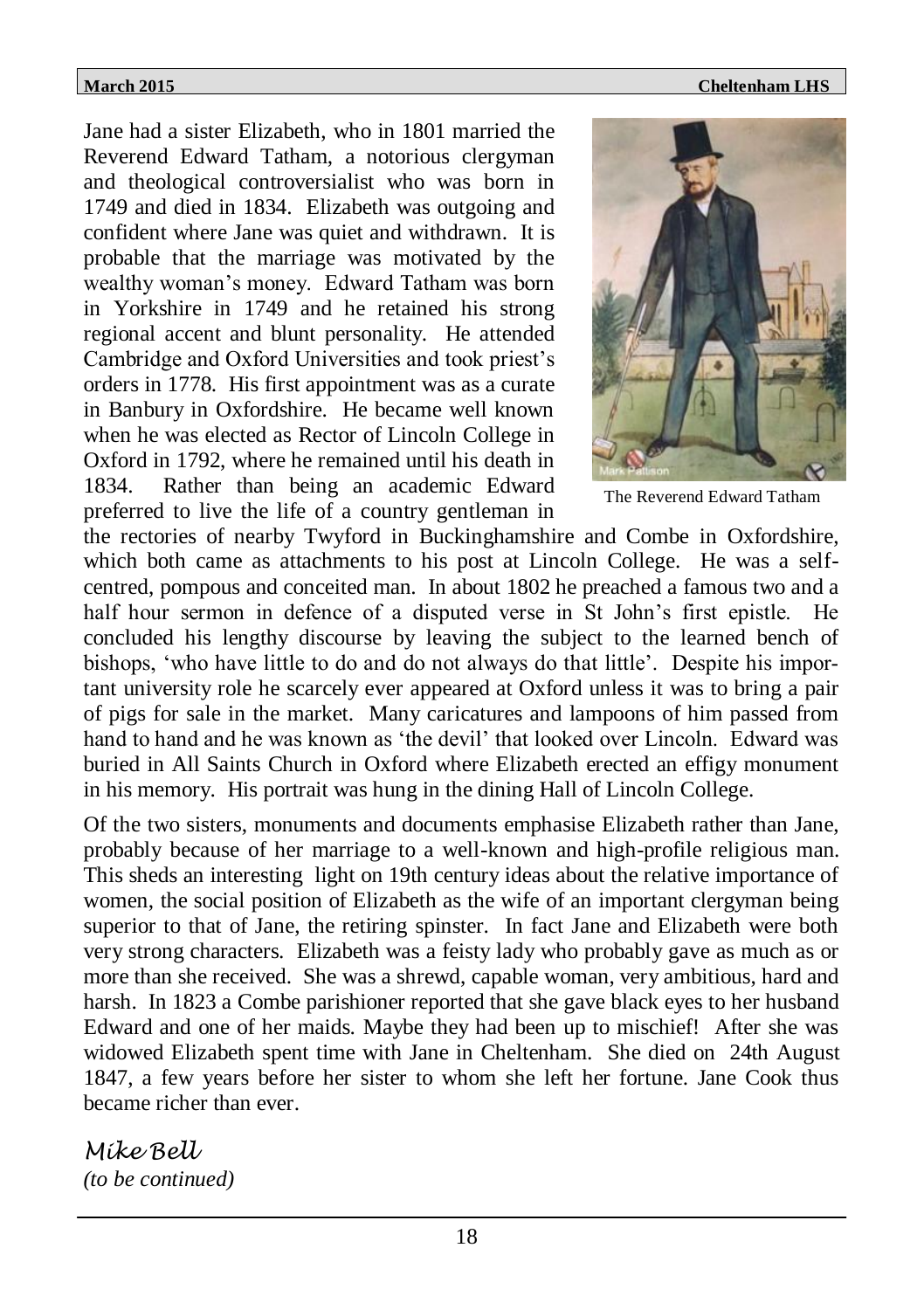





DONATED BOOKS IN 'AS NEW' CONDITION The New Club by Neil Parrack (new), £8.50 A Grand City –Bristol in 18th and 19th Centuries –Ed M J Crossley Evans, now £6 (2 copies) History of Cirencester by Beecham , now £23 Miniatures by Dudley Heath (1905) £20 Mee -The King's England series: Monmouthshire (First Edition 1951) now £14; Worcestershire, now £3; Warwickshire, now £3; Somerset, now £3. Pevsner County Series: Wiltshire, (revised Cherry) now £10; Oxfordshire (with Sherwood) now £8; Suffolk, (revised Radcliffe) now £8; NE Norfolk & Norwich, now £8; NW & S Norfolk, now £8, or both for £12; Herefordshire now £8; N Somerset & Bristol, now £8; Worcestershire, now £6; S & SW Somerset, now £6; Cumberland & Westmoreland (some loose pages) now £3.

BGAS RECORD SERIES (see November Newsletter for titles). Various prices between £5 and £20

Bigland's Gloucestershire Collections, Vols 2,3,5,8; 4 volumes for £30. Gloucester Apprenticeship Registers, Vol 14, £10, Vol 25, £25, or both for £30 Gloucestershire Feet of Fines, Vol 16, £5; Vol 20, £5, Vol 27, £30 or all for £35 Berkeley Muniments, Vol 17, £5, Vol 18, £20, or both for £22

### OTHER TITLES

Back again Mr Begbie by Revd Begbie, OBE (ex-Cheltenham College Day Boy) - £20 (new condition)

A Gloucester Boy, A Story of Life in the 1950s & 1960s by C Ballinger - £8.50 (new condition)

Don't forget to check out the Society's book table on lecture evenings, where many other books are on sale. You can always make me a reasonable offer on book table books. All donations are gratefully received  $-$  it is surprising how much we can raise for CLHS in this way. Contact me either on 01242 232740 (ex directory) or at heatherbell71@hotmail.com

# *Heather Atkinson*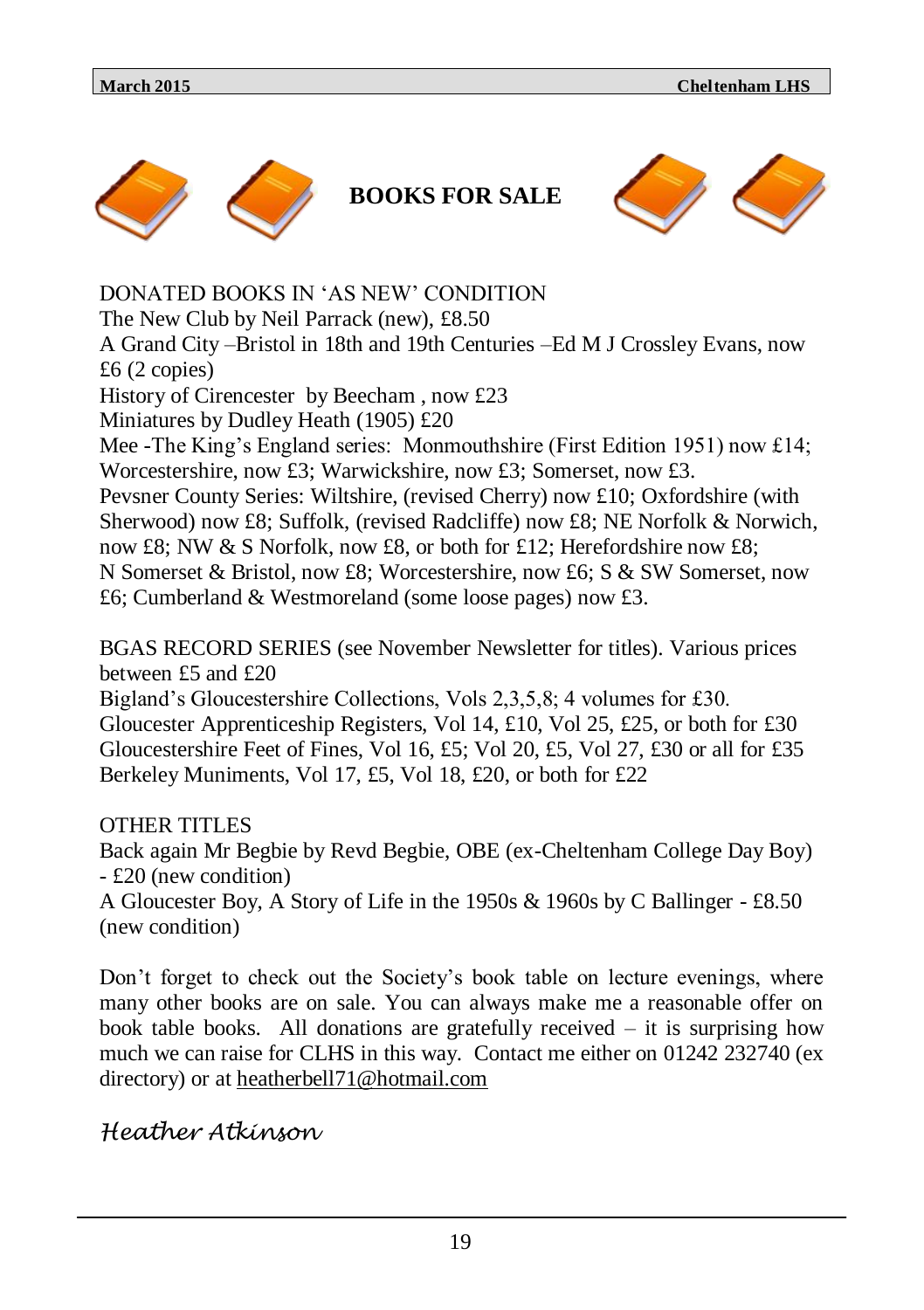# LOCAL NEWS

# *Cheltenham Camera Club 150th Anniversary*

In 1865 Dr Edward Thomas Wilson, father of Dr Edward Adrian Wilson, the Antarctic explorer who died with Captain Scott at the South Pole, helped to found Cheltenham Camera Club (or Cheltenham Photographic Society as it was then known). In this way, Britain's sixth oldest amateur photographic society was established, a society which still thrives in today's digital age.

During its history the club has met in a variety of different venues throughout the town but, more recently, has become established at the Holy Apostles Church Hall, London Road, where it meets on Thursday evenings at 7.30 pm from

September to May. At heart it has always been an amateur club but amended its membership rules in 1936 to allow professional photographers to join such as Hugo van Wadenoyen whose studios at 79, The Promenade were commemorated by the club with a Civic Society Blue Plaque.

Outings have always featured strongly in the club's calendar, the *Cheltenham Examiner*, for example, reporting on the club's 1871 excursion to Woodchester Park when 'some very good pictures were

secured in spite of a rather cloudy day'. This year, as part of the sesquicentennial celebrations, the club plans to recreate one of the original excursions made to Raglan Castle. Regular club exhibitions have also contributed greatly to the town's local arts scene. Back in 1896, for example, its first major exhibition



The Club at Chedworth in the 1920s



An early Camera Club outing

attracted 900 national as well as local entries which covered 'every branch of the art.'

As the club looks optimistically to the future, it is interesting to reflect on the huge technological advances it has experienced. In 1909, for example, it excitedly looked forward to the advances offered by colour film and slide technologies, whilst 90 years later it began a pioneering new journey

into digital photography. I wonder what the next 150 years might bring! In the meantime if anyone would like to find out about our current varied programme of high quality presentations and competitions, which includes the Gloucestershire Young Photographer of the Year, please come along to one of our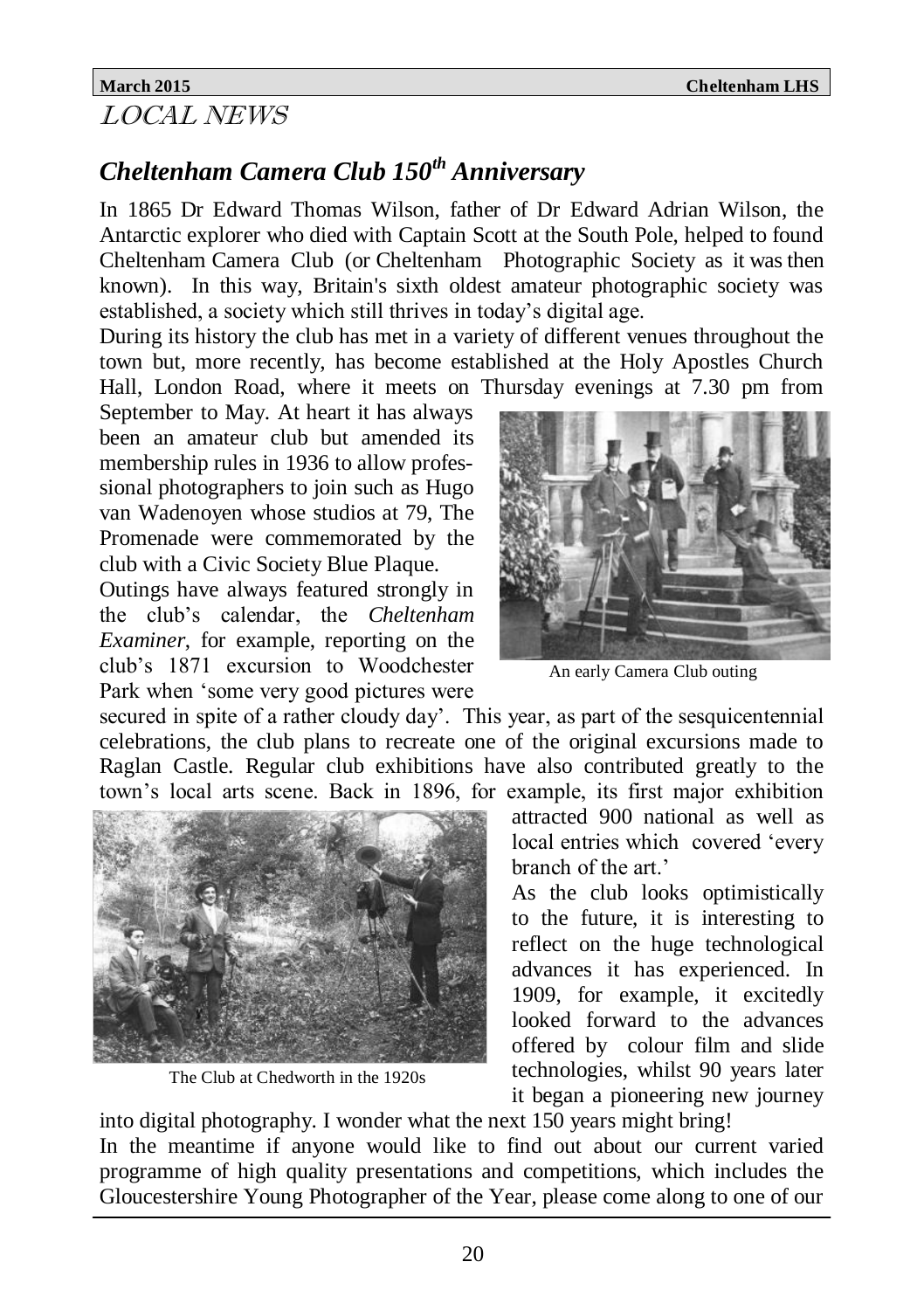meetings (further details at www.cheltenhamcameraclub.co.uk). We have over 150 members and welcome photographers of all ages, interests and abilities within a friendly and supportive environment.

*David Elder* 

*(This article first appeared in the magazine 'perspectives'.*)

# *Unlocking Pittville's Past*

On 26th February Pittville History Works, established last year by Friends of Pittville, held its first public event in the Oval Room at the Pump Room.

The afternoon included talks by Steven Blake on the history of Pittville's buildings, including the Zoological Gardens proposed in the 1830s on the site of what is now Pittville school; John Simpson on Pittville's lively cast of residents and the possibilities offered by the group's unique searchable database; and Kath Boothman and Jill Waller on the visitors to Pittville they encountered while transcribing the Pittville Subscription Book of 1830-52.

Entry was free thanks to a Community Pride grant from Cheltenham Borough Council, and the numbers who turned up far exceeded our expectations for a modest local history event. We'd like to extend our sincere apologies to people who had to stand, and particularly to those who were turned away because of the pressure on space. Despite this the feedback has been very positive, with 87% of the people who filled in an evaluation form saying that they felt a greater sense of connection with their local community as a result of the event, and 84% saying that they would use the website in future or recommend it to others. Further details about the work of the group can be found at www.pittvillehistory.org.uk, where you can search the information which the group has so far collected on over 3,500 Pittville residents and over 40% of the pre-1860 houses in Pittville. Please contact us at info@pittvillehistory.org.uk if you would like to get involved in our work or receive news and progress reports by email. *Hilary Simpson*

# **New Journal Editor Wanted**

Next year's Journal will be the 32nd in the series and the 10th in which I have been involved. When I appealed in 2013 for someone to take over (or at least to join me initially as an apprentice), Jo Vials kindly volunteered, but she now finds she is unable to take the task on. So once again I am looking for someone to work with me on the next issue to 'learn the ropes' and eventually to take over the running of the Journal for a few years. The skills needed are not complicated, and even after next year's issue I shall still be around to give support if required. If you are interested, don't be daunted! To find out more, please get in touch by emailing me at journal.clhs@btinternet.com *Sally Self*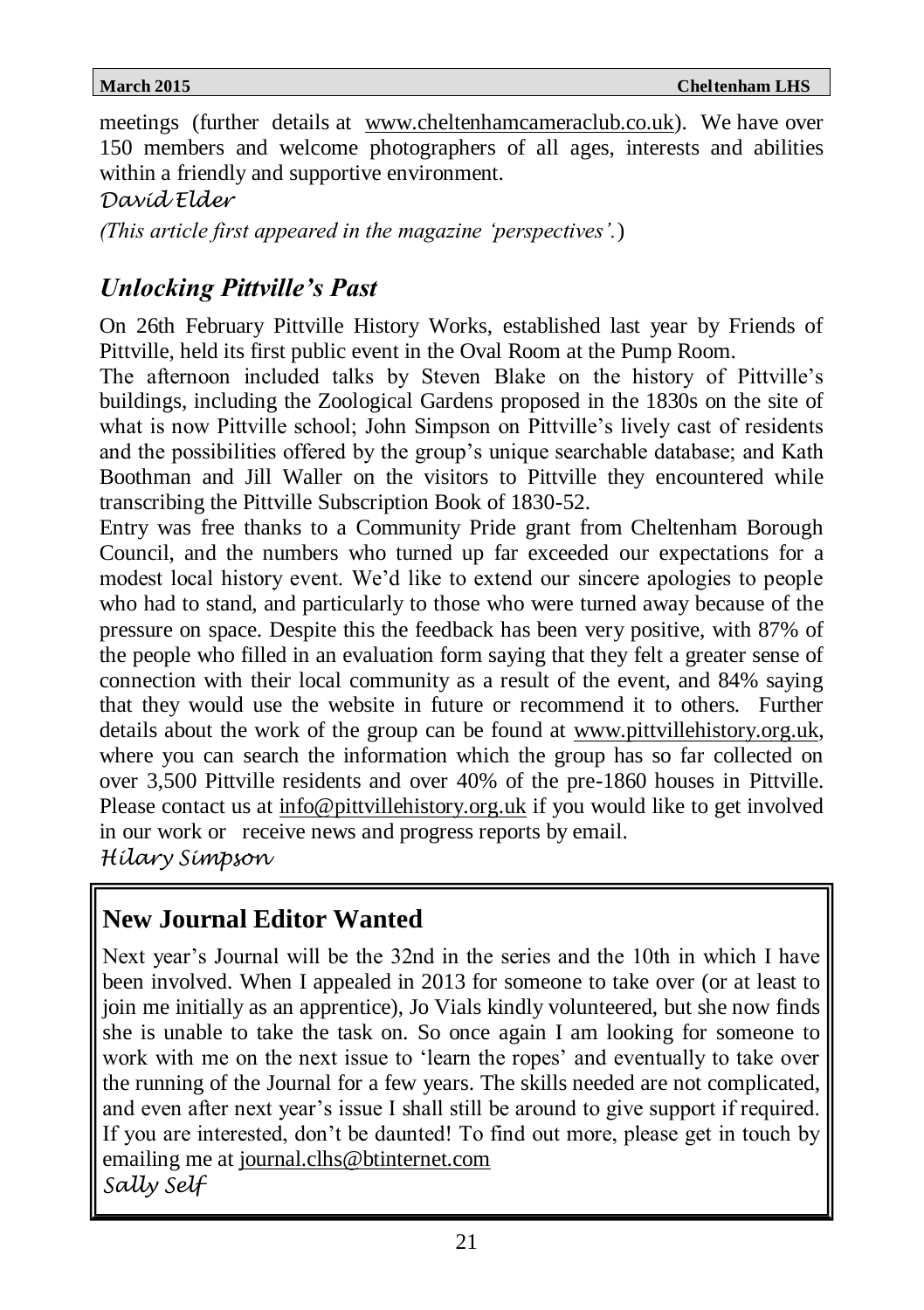# **March 2015 Cheltenham LHS FEATURE**

# **DISCOVERING EARLY MODERN CHELTENHAM**

Since the last Newsletter much of the work towards writing the early modern history of Cheltenham has focussed on the court books of Cheltenham manor. The manor of Cheltenham, a remnant of the feudal age, covered the parishes of Cheltenham, Charlton Kings, Leckhampton and Swindon. Its regular courts were primarily concerned with recording the inheritance, leasing or sale of land, as well as adjudicating disputes over property, allegations of trespass, and debt. Through studying these transactions one not only discovers the pattern of land ownership within the manor, but also catches glimpses of buildings and structures long gone, such as the Crown and Plough inns, the upper and lower market crosses, the market house and the court house. Over the period we can see the subdivision of property within the town, as the large houses and garden plots of the medieval period were turned into the shops, workhouses and tenements of a modern town.

The court was also concerned with the regulation of property held in common for the whole community, both the common land and the waterways and lanes that traversed the countryside. Individuals who polluted the rivers with the filth of their farms or workshops were punished. Every six months the view of frankpledge was taken, another medieval institution by which the inhabitants of each tithing, or distinct settlement within the manor, were held collectively responsible for the behaviour of their neighbours. Whilst justices of the peace and assize judges dealt with criminals, and the ecclesiastical courts dealt with heresy, fornication and defamation, the manorial court dealt with those individuals who disrupted the good order of the community. These included brawlers, common tipplers, who sold ale without licence and often in illegal measure, those who maintained illegal gambling houses, and wives who publically scolded their husbands.

Sometimes the desire to maintain the authority of the court, suppress disorderly conduct and protect the community were all shown in a single incident, such as the occasion in January 1611 when a group tried to put on a play in the town. A man called Dobbins 'in very disorderly and rude manner' marched up and down the high street on market day beating a drum and announcing a play to be put on that evening at the Crown. Fearing that plague, which had already broken out in Tredington and Prestbury, might also be in Cheltenham, the bailiff of the town ordered the men to desist, and also ordered the publican at the Crown not to put on the play. The group, young men of lowly status, were understandably unhappy, and left 'in a murmering manner', only to try to stage the play in a different house later that evening. When the bailiff sent his deputy to order them to stop, he and the bailiff were 'much insulted and reviled against… with many railing and opprobrious terms saying they respected neither of them', although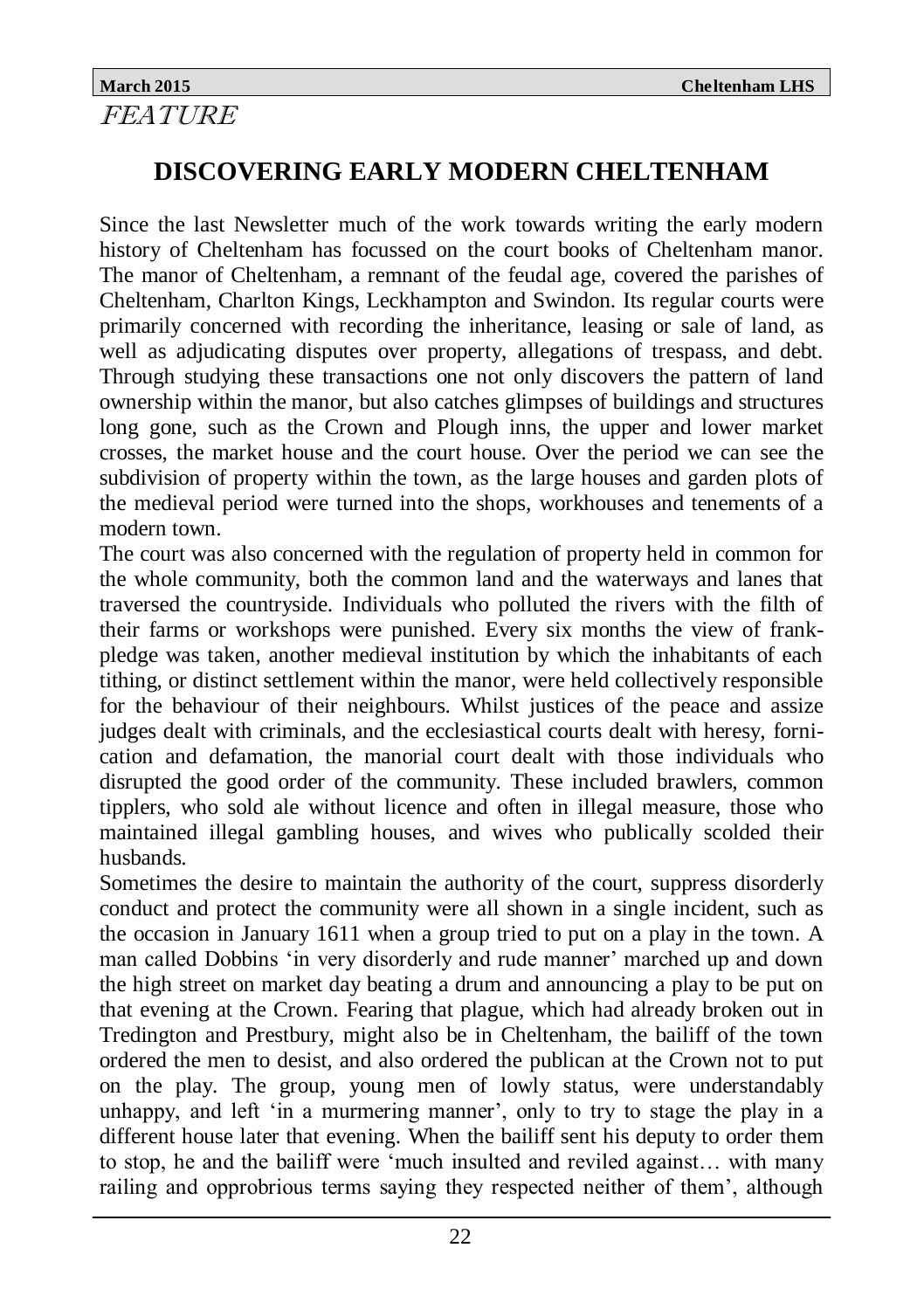they fled the scene before the bailiff himself arrived. It was this 'contempt of all authority and good government', especially by youths who were merely lowly 'artificers and labourers' which concerned the town authorities, more even than the threat of the spread of plague, and they fined the ring-leader 20 shillings. This seems to have been an unsettled time in Cheltenham's history. Two months later a large fight broke out in the market place, apparently by unknown travellers.

When the bailiff tried to put one of the combatants in the stocks, one of the townsmen refused his order for assistance, encouraged, 'with unlawful words publically and openly [spoken]', to resist by another townsman. Another man, a pedlar from Tewkesbury, was successfully arrested, but was able to break out of the town gaol and flee.



These sources provide a wealth of material about the history of early modern Cheltenham, but of course there are also gaps. Some property within Cheltenham manor was held as sub-manors; the Norwoods' manor of Leckhampton and the Grevilles' manor of Charlton Kings had their own courts, officers and records, while other, smaller sub-manors were really little more than large freehold properties. One must use other methods to trace the history of these. A freehold estate called Power's Court, for instance, can be traced through the surviving deeds. These reveal that the ownership of the property passed from the Packer family in the 16th century to the widow Mary Stokes in the 18th, to the Hughes family in the early 19th. The deeds also reveal the transformation of Cheltenham over the course of the 18th century. Mary Stokes had converted part of her grand mansion in the east end of the High Street into a ball room. By the early 19th century the Hughes family had expanded the Ball Room House, now called the Lower Assembly Rooms, and built a grand new house called Rodney Lodge behind it. Power's Court House had been divided into three shops, respectively held by jewellers, a dressmaker, and a lace maker, indicative of the genteel clientele now frequenting the Assembly Rooms.

Such deeds are vital for our understanding of the history of Cheltenham, but several important collections held by the Gloucestershire Archives remain uncatalogued. Most important for the history of Cheltenham is a large collection (D2025) of material deposited by the Ticehurst, Wyatt and Co firm of solicitors. Roland Ticehurst also acted as steward of Cheltenham manor, and the collection includes much material relating to the Agg-Gardner family, who were lords of the manor in the later 19th century. Other collections include documents belonging to the Prinn family, and material deposited by Jesus College, Oxford, which owned a large farm in Alstone. A group of our dedicated volunteers is now undertaking the cataloguing of these collections. (See Russell Self's report on p15.) This will be a long task, but by starting the work now we hope to make much of this material available by the time we begin writing the later history of the town. *Alex Craven*